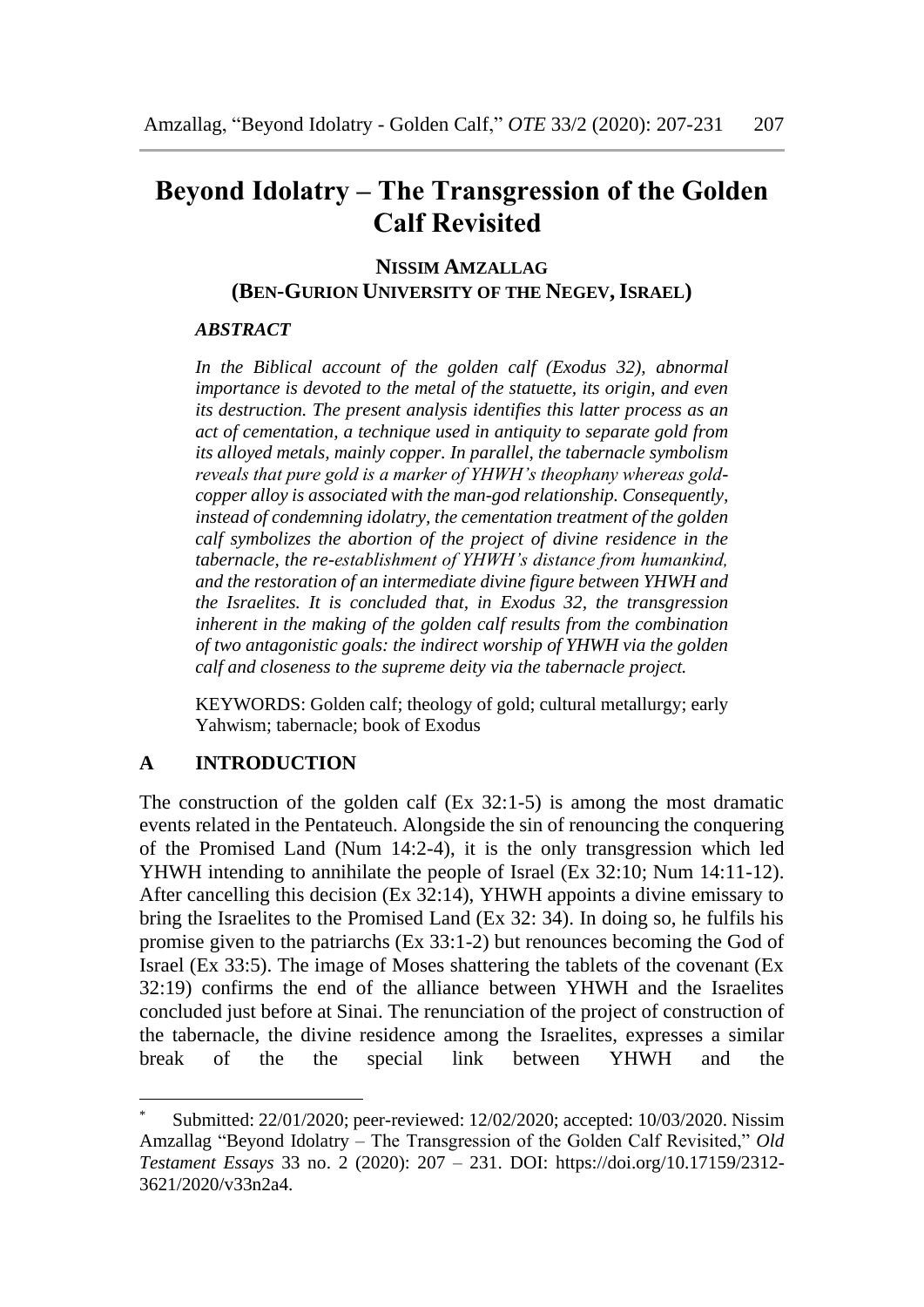Israelites. <sup>1</sup> These overwhelming incidences reveal that the fabrication of the golden calf challenged the most important fundaments of ancient Yahwism. But what are they?

As the golden calf is a representation of a deity (Ex 32:1, 4), the simplest justification is to interpret its fabrication as a transgression of the Decalogue prohibiting both the cult of deities other than YHWH (Ex 20:3) and their worship through statuettes and figurines (Ex. 20:4-5). The possible conflation of the golden calf with calf-shaped gods such as Baal in Canaan<sup>2</sup>, Re, Apis or Ptah in Egypt<sup>3</sup> or Sîn in Mesopotamia<sup>4</sup>, supports the premise of Israelites' inclination to the cult of foreign gods at the expense of the worship of YHWH.

Today, this interpretation is challenged by scholars arguing that the Israelites in Exodus approached the golden calf as a substitute for Moses, not for YHWH (Ex  $32:1$ ).<sup>5</sup> The celebration around the golden calf is even defined by Aaron as YHWH's festival (Ex 32:5), meaning that the calf necessarily integrates the sphere of YHWH's worship. These observations call for alternative explanations.

In the ancient Near East, the calf was the icon of the favourite representative of the supreme god, himself symbolized by a bull.<sup>6</sup> A parallel

<sup>&</sup>lt;sup>1</sup> This renouncement emanates from YHWH's decision to leave the Israelites (Ex 33:3) and to replace the project of his permanent residence (the tabernacle) by occasional appointments in a "tent of meeting" positioned out of the domain of the Israelites (Ex 33: 7-11).

<sup>2</sup> William F. Albright, *Archaeology and the Religion of Israel* (Baltimore: John Hopkins University Press, 1946), 84-87; Helmer Ringgren, *Israelite religion* (Philadelphia: Fortress Press, 1966), 42-44; Ronald E. Clements, *Exodus* (Cambridge: Cambridge University Press, 1972), 206.

<sup>3</sup> Robert Pfeiffer, "Images of Yahweh," *JBL* 45 (1926), 221-222; Eva Danelius, "The Sins of Jeroboam ben-Nabat," *JQR* 58 (1967), 95-114; John N. Oswalt, "The Golden Calves and the Egyptian Concept of Deity," *Evangelical Quarterly* 45 (1973), 13-15.

<sup>4</sup> Julius Lewy, "The Late Assyro-Babylonian Cult of the Moon and Its Culmination at the Time of Nabonidus," *HUCA* 19 (1945), 405-489; Andrew Key, "Traces of the Worship of the Moon God Sin among the Early Israelites," *JBL* 84 (1965), 20-26; Lloyd R. Bailey, "The Golden Calf." *HUCA* 42 (1971), 112.

<sup>5</sup> Youn H. Chung, *The Sin of the Calf. The Rise of the Bible's Negative Attitude Towards the Golden Calf* (London: Bloomsbury, 2010), 6, 16; Myung S. Suh, *The Tabernacle in the Narrative History of Israel from the Exodus to the Conquest* (New York: Peter Lang, 2003), 85-90; Nahum M. Sarna, *Exodus* (Philadelphia: Jewish Publication Society, 1991), 203; Yehezkel Kaufmann, *The religion of Israel* (Chicago: University of Chicago Press, 1960), 271; R. Walter L. Moberly, *At the Mountain of God – Story and Theology in Exodus 32-34* (Sheffield: JSOT Press, 1983), 47.

See Daniel E. Fleming, "If El is a Bull, Who is a Calf? Reflections on Religion in Second-Millennium Syria-Palestine," *Eretz-Israel – Frank Moore Cross Volume*, (1999), 24-25; Michael B. Hundley, "What is the Golden Calf?" *CBQ* 79 (2017), 571.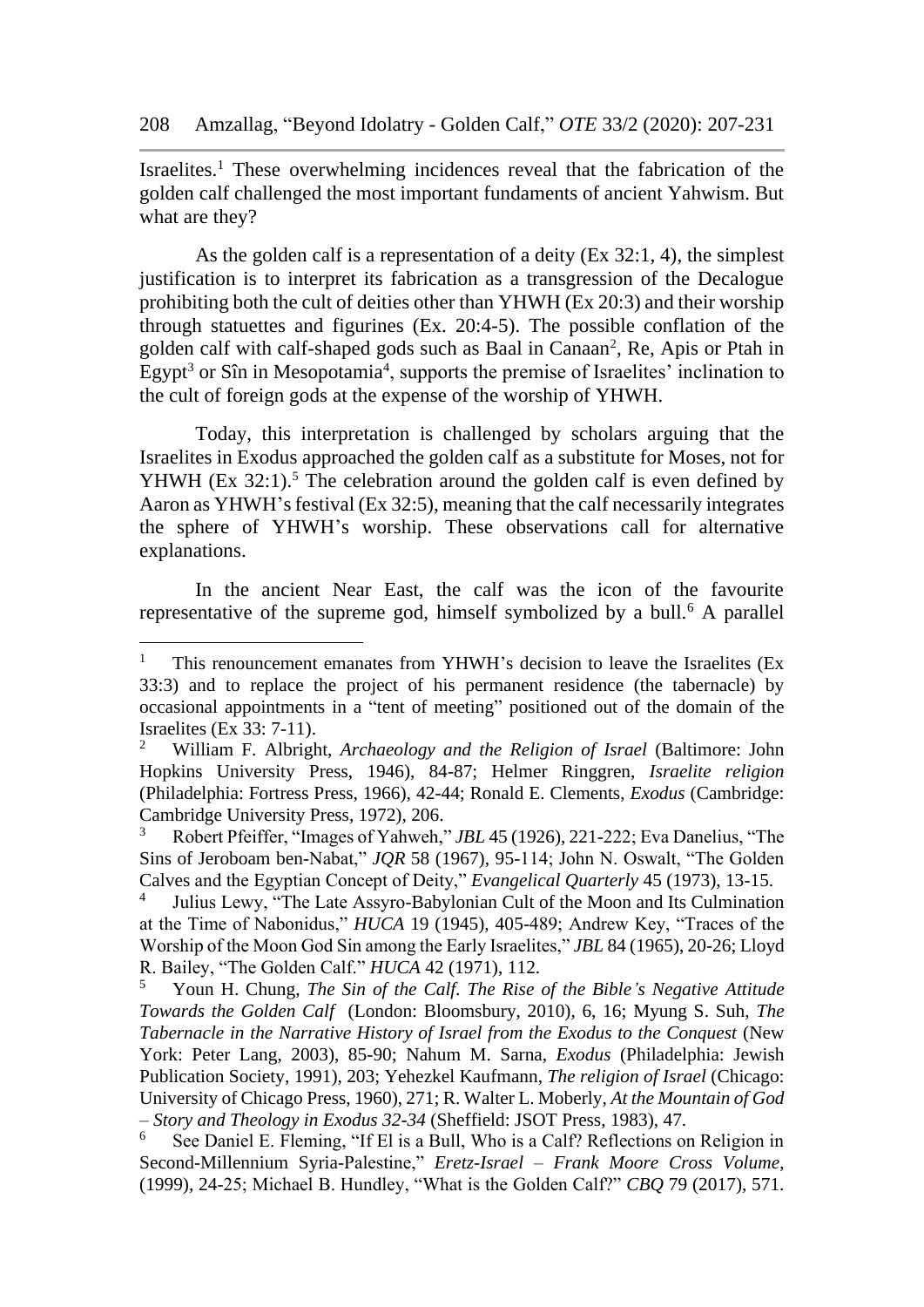reality exists in the Bible, through the figure of the emissary of YHWH.<sup>7</sup> This divine figure is closely related to Israel in the Bible.<sup>8</sup> Moses first encountered YHWH through his divine emissary (Ex 3:2). After that, the emissary of YHWH led the Israelites fleeing from Egypt, and even protected them from the Egyptian army (Ex 14:19-20). Consequently, the request of the Israelites to make a god "who shall go before us" (Ex 32:1) indicates that the golden calf is probably a representation of the divine emissary of YHWH.<sup>9</sup>

This premise finds support in the parallel existing between the goldencalf account in Exodus 32 and the golden calves stationed by Jeroboam in Bet-El and Dan  $(1 \text{ Kgs } 12:25-33).$ <sup>10</sup> In the way they are described in Kings, Jeroboam's golden calves are not considered idolatrous by the author of Kings, but rather as inappropriate worship of YHWH.<sup>11</sup> This view is confirmed in 1 Kgs 12:27–28, which explains that the setting of a golden calf in Bet-El was intended to challenge the worship of YHWH in the Jerusalem temple, not to abolish it.<sup>12</sup> In the light of this parallel, the golden calf should not be approached as a case of idolatry. At best, it becomes an improper mode of YHWH's worship. This

In the Ugarit literature (KTU 1.3 iii 40-48), this calf representation is associated with Yam, the beloved son of El.

<sup>7</sup> e.g. Gen 16:1-11; Num 22:22-35; 2 Kgs 19:35; Zech 1:11-12.

<sup>8</sup> e.g. Gen 22:11,15; 24:7,40; Judg 6:11-2, 21-22; 13:16-20; Mal 3:1.

<sup>9</sup> Indeed, scholars already suggested in the past that the golden calf in Exodus 32 should be treated as the figuration of an intermediate divine being between the Israelites and YHWH, introduced in order to replace Moses in this role. See Moberly, *Mountain of God*, 48; Sarna, *Exodus*, 218; Terence E. Fretheim, *Exodus* (Louisville: John Knox, 1991), 281-282; William H.C. Propp, *Exodus 19-40 – A New translation with Introduction and Commentary* (New York: Doubleday, 2006), 577; Dmitri M. Slivniak, "The Golden Calf Story: Constructively and Deconstructively," *JSOT* 33 (2008), 22. James Watts ("Aaron and the Golden Calf in the Rhetoric of the Pentateuch." *JBL* 130 [2011], 424) notices, concerning Exodus 32, that "*The story's themes do not accord well with its usual reputation as depicting Israel's sin of idolatry. [...] The dominant theme in ch. 32 instead revolves around credit for the exodus*"*.*

 $10$  For analysis of the parallel, see Moses Aberbach and Leivy Smolar, "Aaron, Jeroboam and the Golden Calves," *JBL* 86 (1967), 129-140; John R. Spencer, "Golden Calf," *The Anchor Bible Dictionary*, vol. 2, 1066; Propp, *Exodus 19-40*, 552, 578; Thomas D. Dozeman, *Commentary on Exodus* (Grand Rapids: Eerdmans, 2009), 687; Watts, "Aaron and the Golden Calf," 418.<br> $\frac{11}{11}$  Henry W.E. Saggs. The Encounter is

<sup>11</sup> Henry W.F. Saggs, *The Encounter with the Divine in Mesopotamia and Israel* (London: Athlone, 1978), 23; Dozeman, *Exodus*, 690; Benjamin D. Sommer, *The Bodies of God and the World of Ancient Israel* (Cambridge: Cambridge University Press, 2009), 53.

<sup>12</sup> Chung (*The sin of the calf*, 8) assumes that "*... from the very beginning the golden calf was associated with the cult of YHWH*". The fact that King Jehu, praised for his zeal for YHWH, did not remove these calves when he eradicated the cult of Baal (2 Kgs 10:15–30) confirms that they were regarded as expressions of YHWH-worship.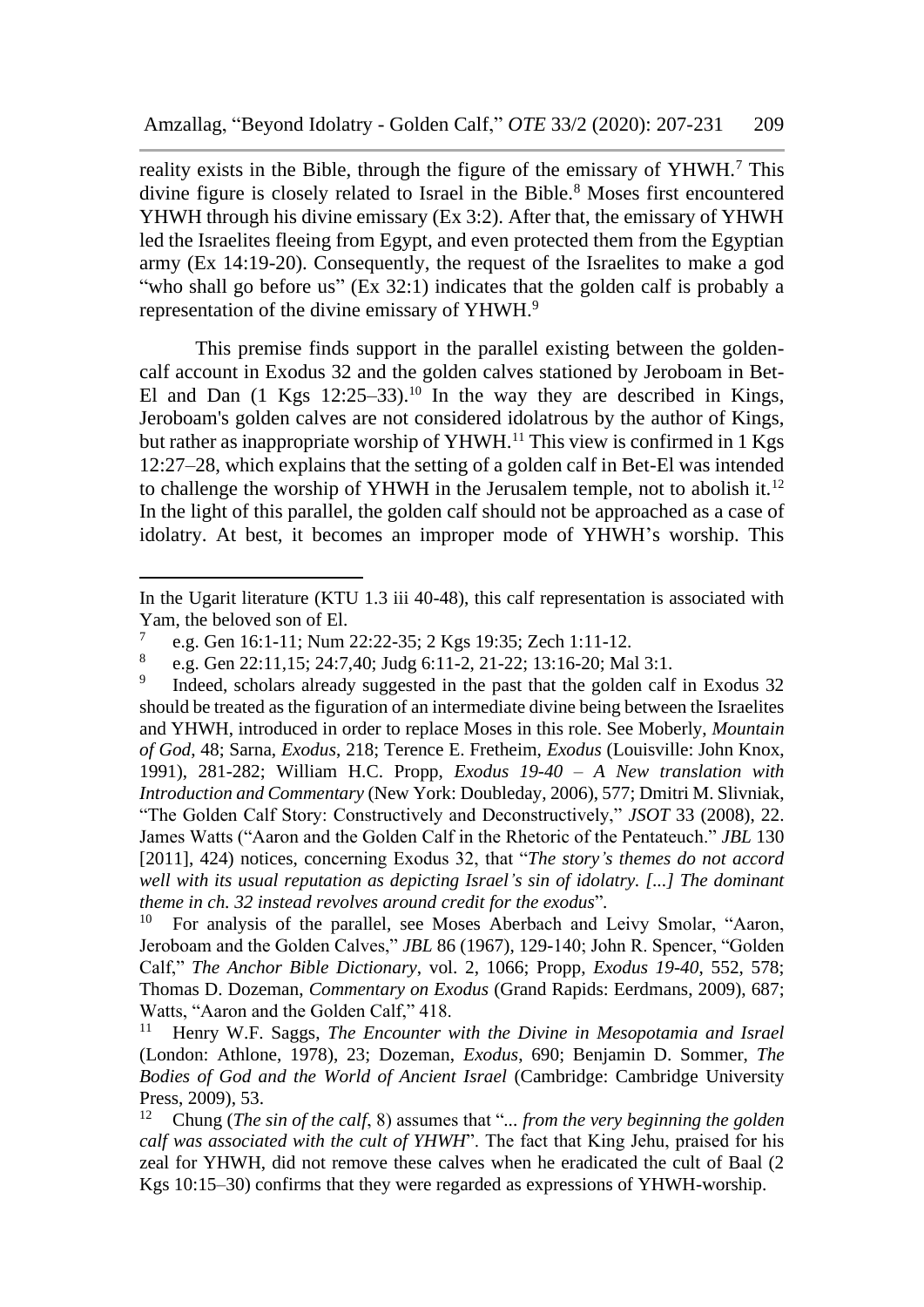interpretation is important for clarifying the motivation for the fabrication of the golden calf immediately after the Sinai covenant, and even the participation of Aaron in this venture. But it also introduces a new problem. The breakdown of the Sinai alliance and YHWH's withdrawal from amid the Israelites seems disproportionate if the transgression of the golden calf is not idolatry, but an inappropriate mode of worship of YHWH. This discrepancy suggests that something fundamental still needs clarifying regarding the nature of the transgression and/or its implications.

### **B THE DIVINE REACTION TO THE GOLDEN CALF**

We learn from Ex 32:1 that the golden calf materializes the wish of the Israelites to have a god who "shall go before us" (*yēl<sup>e</sup> kû lĕpānênû*) in the conquest of the Promised Land (Ex 32:1). And at the end of the golden calf episode, we surprisingly read that YHWH fulfils this request. In Ex 32:34, he explicitly appoints a divine emissary for ruling the Israelites and guiding them to the Promised Land (Ex 32:34; 33:2). If so, we may conclude that the worship of the divine emissary is not regarded as a sin *per se*. It rather looks incompatible with the presence of YHWH among the Israelites. This interpretation finds support in an examination of the terminology attached to the fabrication of the golden calf in Exodus 32. Moses defines it as a *great sin* (*ḥăṭāʾâ gĕdōlâ*) once he addresses Aaron (v. 21), the Israelites (v. 30) and even YHWH (vv. 31-32). But surprisingly, this expression, or even the mere mention of sin, is absent from the way YHWH announces the event to Moses for the first time (Ex 32:7-9). The whole event is described in terms of the corruption (*śiḥēt*) of the people (v. 7) and its deviation (*sārû*) from the divine commandments (v. 8). It is also interpreted as an expression of the inability of the Israelites to self-transform into the people of YHWH, through their description as a *stiff-necked people* (v. 9). But it remains unclear from these verses whether these negative views refer to the fabrication of the golden calf, or to the orgiastic festivals organized around it. The notion of sin integrates the divine rhetoric only in Ex 32:33-34, after Moses introduced it. But even in these two verses, the reference to the golden calf remains evasive.<sup>13</sup>

That the golden calf is approached differently by Moses and YHWH is revealed by the consequences handed down by each. Moses, who approaches the fabrication of the golden calf as a great sin, calls the Levites to kill every participant (Ex 32:26-28), to definitively erase this 'evil' from Israel. From verse 25, we learn that the anarchy (*prʿ*) reigning among the people the day after the festival, motivated Moses' punishment. But such a situation also reveals that

<sup>13</sup> The claim "*Whoever has sinned against me, I will blot out of my book*" (Ex 32:33b) is too general to refer specifically to the golden calf. The same vagueness characterizes the subsequent claim: "*Nevertheless, in the day when I visit, I will visit their sin upon them*" (Ex 32:34b).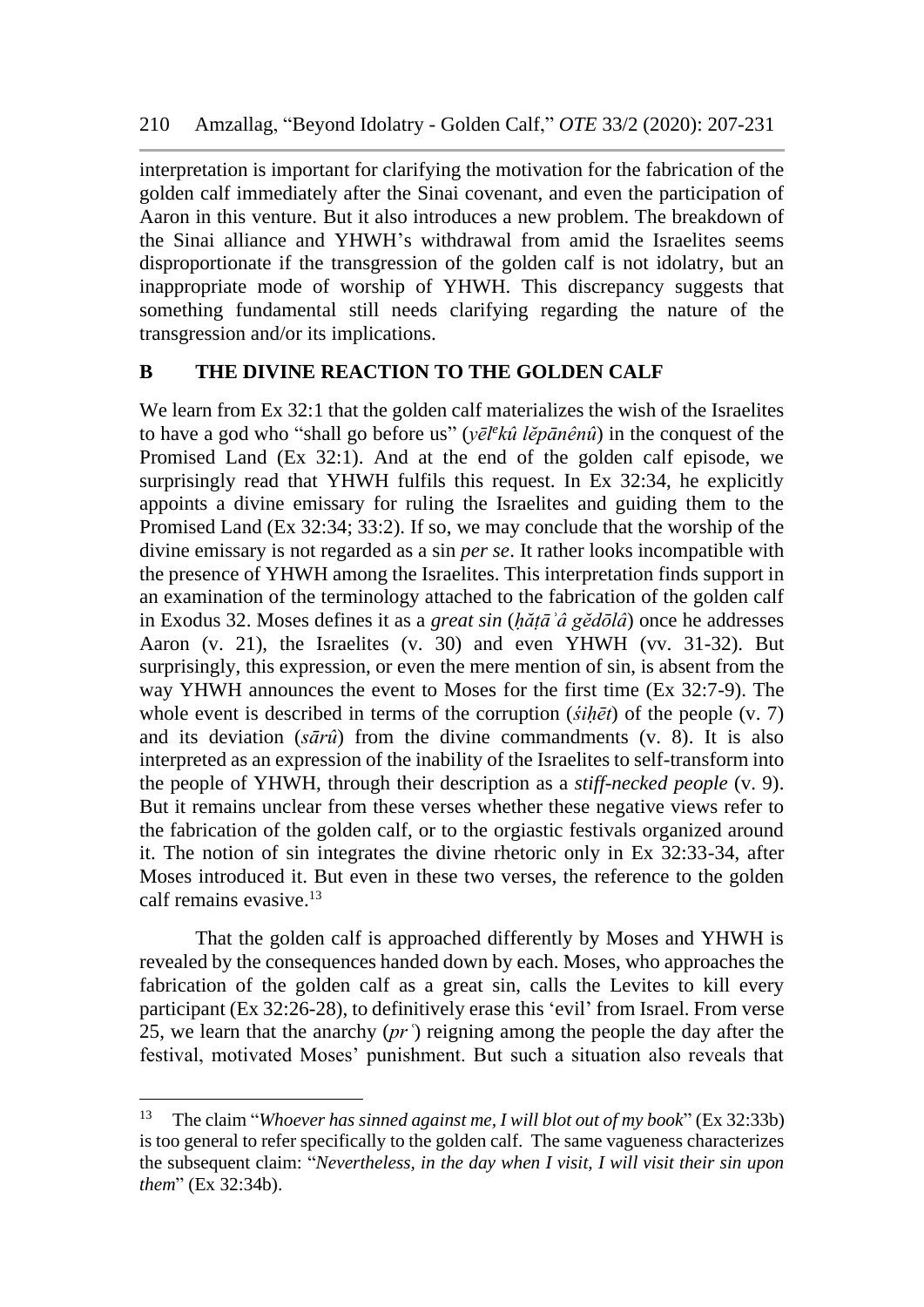Moses here attempts to palliate the absence of divine chastisement. And this divine passivity contrasts with the mention of 24,000 Israelites "killed by YHWH" after the orgiastic festivities with the Midianites (Num 25:8–9).<sup>14</sup>

Exodus 32 mentions a divine reaction, but it is abnormally weak and delayed. It only comprises a promise of future vengeance and a vague mention of YHWH 'striking' (*ngp*) the Israelites, which is devoid of any detail concerning the time, location, amplitude and nature of the plague (Ex 32:34-35). It does not eradicate the impression of YHWH's disengagement from the Israelites consecutive to the event.

#### **C THE TWO APPROACHES OF YHWH'S WORSHIP IN ISRAEL**

We read in Ex  $33:2-3$  that the cancellation of the project of divine residence (= the tabernacle) amid the Israelites is a consequence of the appointment of the divine emissary, that is, the fulfilment of their initial request expressed through the golden calf:

<sup>2</sup>I will send an emissary before you, and I will drive out the Canaanites, the Amorites, the Hittites, the Perizzites, the Hivites, and the Jebusites. 3Go up to a land flowing with milk and honey; but I will not go up among you, lest I consume you on the way, for you are a stiff-necked people (Ex 33:2-3).

The conjunction of these claims yields a paradoxical situation. On the one hand, the book of Exodus claims that YHWH retires from the Israelites because their character makes it unviable for him to dwell among them. And for this reason, YHWH appoints his emissary for ruling and protecting them. On the other hand, we read that the Israelite's request for a divine emissary fulfilling these functions is the source of the incompatibility that leads YHWH to cancel the Sinai alliance. If these two aspects belong to the original story, the simplest solution resolving this crux is to assume an essential incompatibility between two possible modes of relation with YHWH, direct and indirect. In such a case, the divergence between Moses' and YHWH's reaction to the crisis reflects two representations of the Israelite religion. A first one (the Mosaic reaction) promotes the idea of divine residence among the Israelites. It is accompanied with a severe system of repression of the cult of YHWH through intermediate deities in order to preserve the viability of the project. The other approach (the divine reaction) renounces granting the whole of Israel the status of the people of YHWH and reserves this position for elite among the people. This alternative view is considerably more tolerant concerning the diversity of ways YHWH may be worshipped.

<sup>&</sup>lt;sup>14</sup> Similar cultic deviations have similar lethal consequences in Num 11:1-3, 33-34; 14:26-35; 16:28-35; 17:9-14; 21:5-6.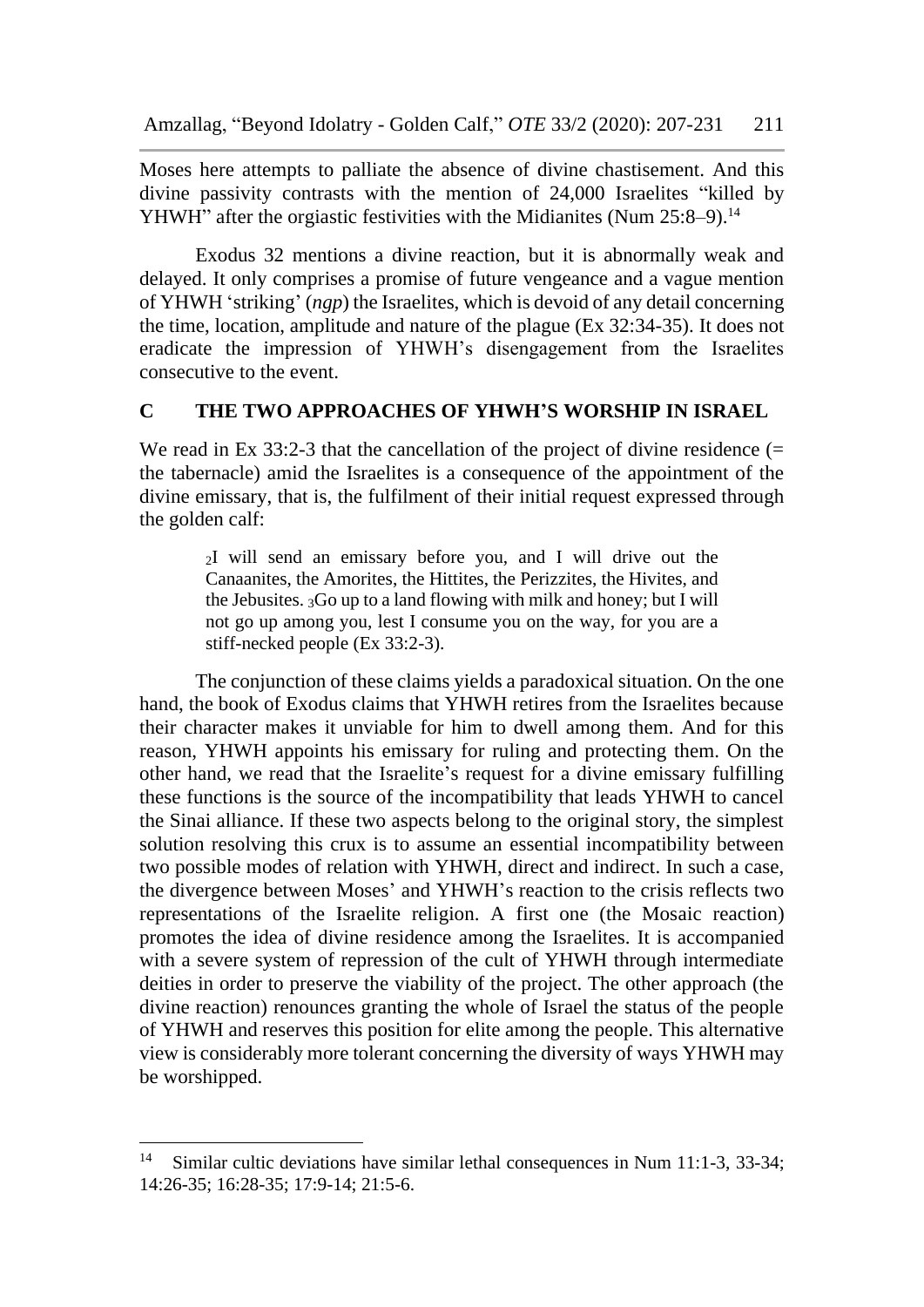#### 212 Amzallag, "Beyond Idolatry - Golden Calf," *OTE* 33/2 (2020): 207-231

Both approaches reflect the incompatibility of the direct cult of YHWH (and by extension, of the divine presence among the Israelites) with that of any other deity, including his own divine emissary. The first one (Moses' approach) particularly fits the religion of the Judah Kingdom, organized around the Jerusalem sanctuary, that is, the homologue to the tabernacle granted the divine presence. Its repressive dimension finds an echo in the Hezekiah and/or Josiah reforms of the cult (2 Kgs 18:4; 23:4-25). The theological alternative illuminated here (YHWH's approach) fits the religion of the Northern Kingdom, characterized both by a broad variety of cults and by the golden calves symbolizing it (1 Kgs 12:28-33).

This latter position calls for further clarification. Though exclusiveness is a fundamental dimension of the worship of YHWH, the motivation for such a request is never explicit in the Bible. This prohibition is attached to an essential attribute of YHWH, *qannāʾ*. This is explicit in Ex 34:14, in a text promoting the renewal of the YHWH-Israel alliance and the construction of the tabernacle after the crisis of the golden calf:

For you shall worship no other god, for YHWH, whose name is *Qannāʾ* (אָּנַק(, is a *qannāʾ* God.

The same divine attribute is also encountered in Joshua 24, in a context exposing the two theological solutions to the problem of exclusiveness of the worship of YHWH:

> <sup>14</sup>Now therefore fear YHWH and serve him in sincerity and in faithfulness. Put away the gods that your fathers served beyond the River and in Egypt, and serve YHWH. 15And if it is evil in your eyes to serve YHWH, choose this day whom you will serve, whether the gods your fathers served in the region beyond the River, or the gods of the Amorites in whose land you dwell. But as for me and my house, we will serve YHWH (Jos 24:14-15).

As an answer, the Israelites here choose the option of direct worship of YHWH (vv. 16-18). However, immediately after, the author, through the voice of Joshua, invites them to reconsider their decision, because of the *qannāʾ* attribute of YHWH and its dangerous dimension:

> <sup>19</sup>But Joshua said to the people, "You are not able to serve YHWH, for he is a holy God. He is a *qannô* God; he will not forgive your transgressions or your sins. 20If you forsake YHWH and serve foreign gods, then he will turn and do you harm and consume you, after having done you good."

The *qannāʾ* attribute is generally regarded as expressing divine jealousy. But the term *qannāʾ* also designates the recycling of metals by furnace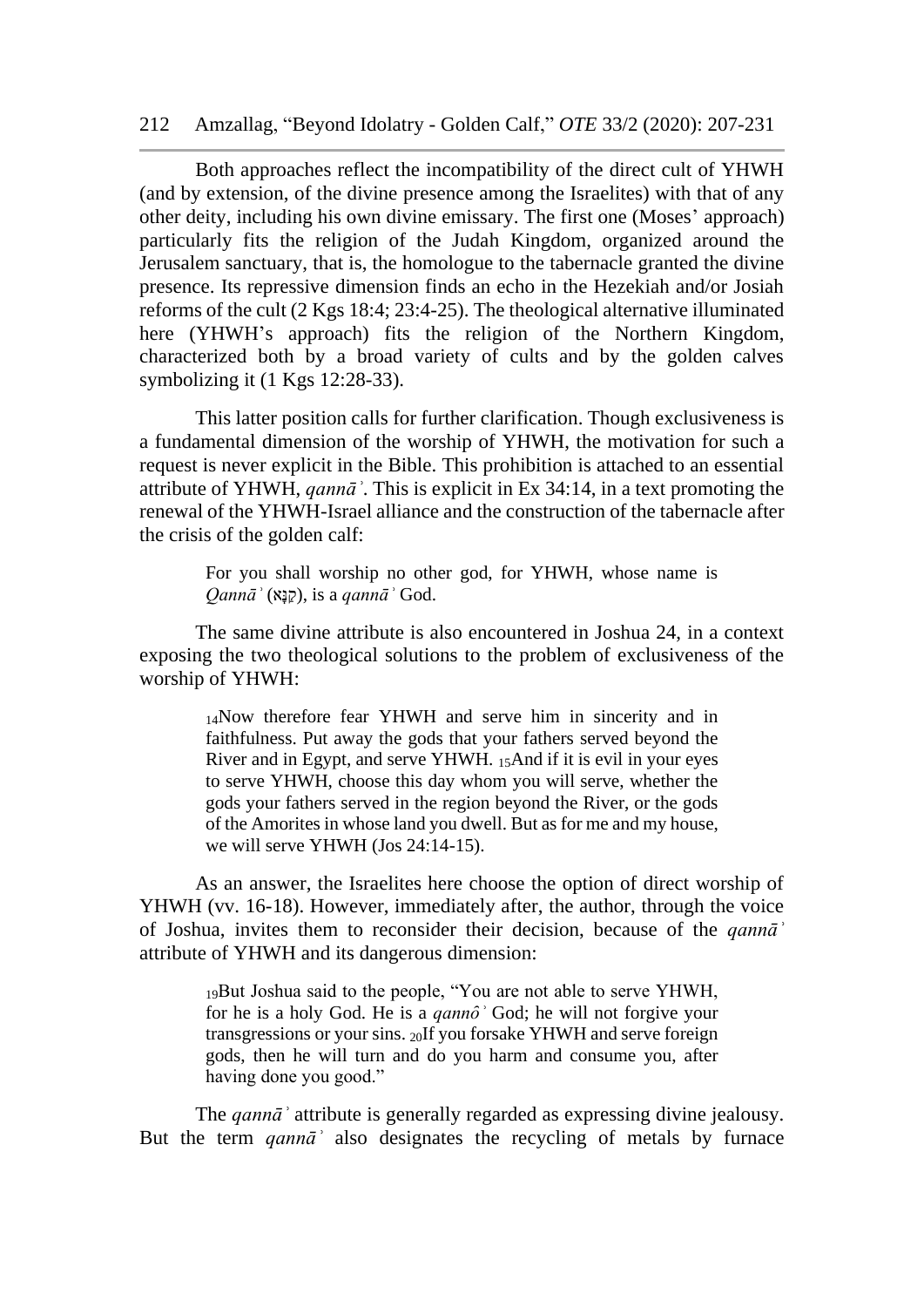remelting.<sup>15</sup> It invites us to examine whether metallurgical considerations about the fabrication and destruction of the golden calf may help us to understand the meaning of this exclusiveness.

# **D METAL IN THE GOLDEN CALF EPISODE**

Exodus 32 lends unusual weight to gold, the metal the statuette is made from. Whereas six of its thirty-five verses (4, 8, 19–20, 24, 35) refer to the shape of the calf, seven mention its metal. Exodus 32 advises us about the origin of the gold (women's earrings, vv. 2–3) and it supplies unexpected details about the fabrication of the statuette (vv. 4, 24). The way Moses summarizes the sin also betrays the abnormal importance of gold:

> This people has sinned a great sin, they have made for themselves a god of gold (*ĕlōhê zāhāb*) (Ex 32:31b).

This claim suggests that the use of gold in manufacturing the statuette is a part of its incompatibility with the worship of YHWH.

In Exodus 32, the metal used for casting the golden calf originates from jewels donated by the Israelites (vv. 2–3). The importance of this origin is confirmed by the mention of the Israelites' personal jewellery (*ʿădî*) again in Ex 33:4–6.<sup>16</sup> Being advised of the divine decision to stop the construction of the tabernacle, the Israelites divest themselves of their jewels as an act of mourning:

> When the people heard this disastrous word, they mourned, and no one put on his jewels ( $\langle ed^{\ell}y\hat{o}\rangle$  (Ex 33:4).

Yet strikingly, YHWH reiterates this request immediately after:

For YHWH had said to Moses: Say to the people of Israel, 'You are a stiff-necked people; if for a single moment I should go up among you, I would consume you. So now take off your jewels (*ʿed<sup>e</sup> yĕkā*), that I may know what to do with you.'  $_6$ Therefore the people of Israel stripped themselves of their jewels (*ʿed<sup>e</sup> yām*), from Mount Horeb onward (Ex 33:5–6).

<sup>15</sup> Godfrey R. Driver, "Ezekiel's Inaugural Vision," *VT* 1 (1951), 60–62; Nissim Amzallag and Shamir Yona. "Differentiation of the qayin Family of Roots in Biblical Hebrew," *Semitica* 59 (2017), 297-332. In the Bible, this metallurgical meaning is especially visible in divine context. See Nissim Amzallag, "Furnace Re-melting as Expression of YHWH's Holiness: Evidence from the Meaning of qanna (קנא) in Divine Context," *JBL* 134 (2015): 233-252.

<sup>16</sup> For the identification of *ʿădî* as denoting pieces of jewelry in Exodus 33, see Dale R. Davis, "Rebellion, Presence and Covenant: A Study in Exodus 32-34," *WTJ* 44 (1982), 80; *HALOT* 2, 791; Cornelis, Houtman, *Exodus*, vol. 3 (Leuven: Peeters, 2000), 690.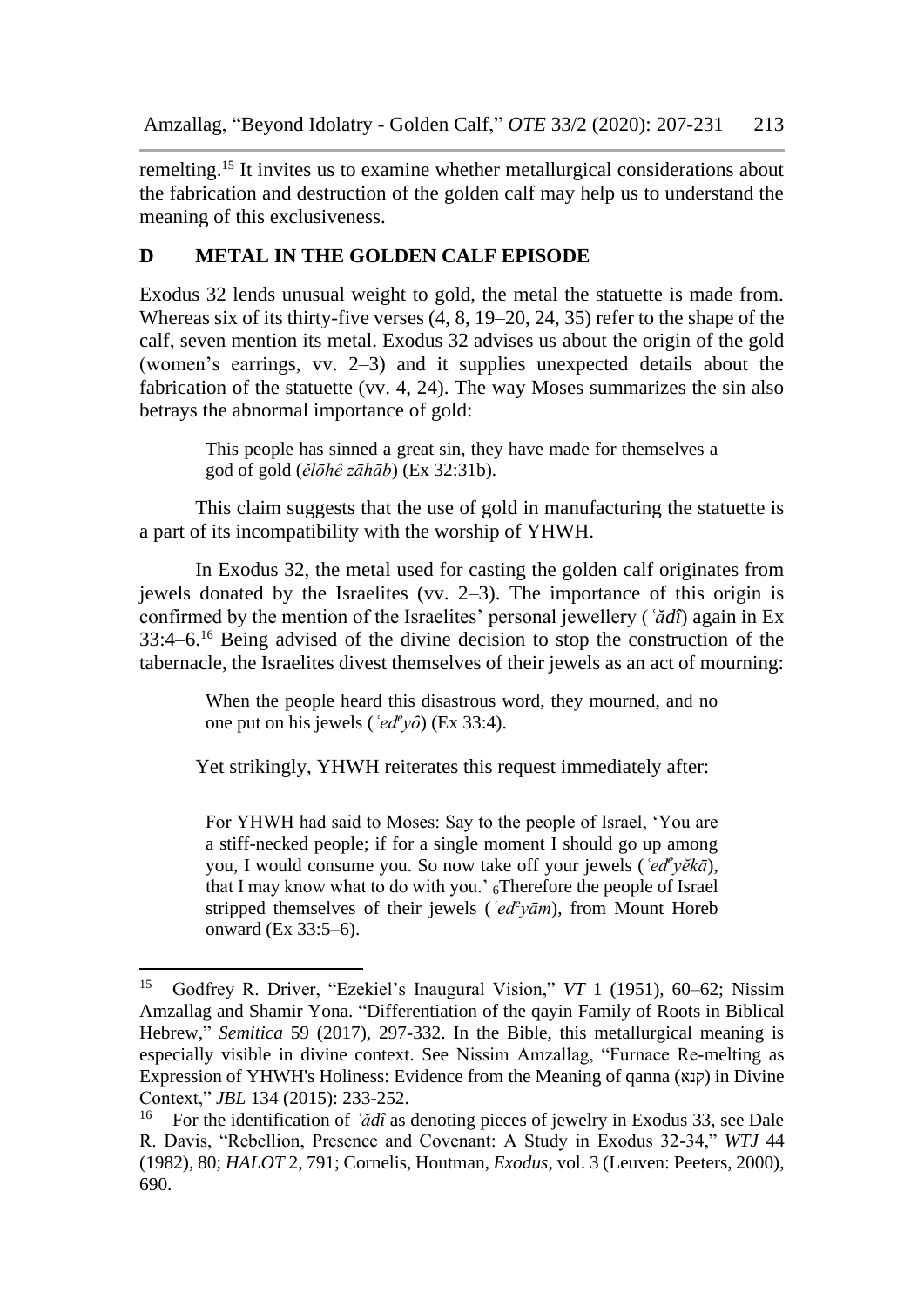The simplest justification for this intriguing repetition is to assume the mixing of two distinct sources, each concisely evoking the event.<sup>17</sup> Scholars who reject this explanation speculate that verse 4 mentions a partial removal that is completed only after the divine request.<sup>18</sup> Verses 5 and 6 have also been treated as a gloss,  $^{19}$  as a symbolic act of divorce/abrogation of the covenant,  $^{20}$  or even as a metaphor reminding Israel that it remains under judgment even after it repented and mourned (verse  $4$ ).<sup>21</sup>

However, a comparison of verses 4 and 5 reveals substantial differences. As a consequence of mourning, the removal remains temporary in verse 4. Instead, the divine request associated with YHWH's inability to dwell among the Israelites is indefinite in verse 5. A parallel emerges therefore between the distance of the jewels from their owners' bodies and the relocation of the tent of meeting far from the Israelites' camp (Ex 33:7). It creates a correlation between the golden jewels worn by the Israelites and the divine presence among them.<sup>22</sup>

Beyond the association of gold with wealth, joy, and beauty (verse 4), gold appears in verses 5-7 as an expression of the divine presence. This interpretation emanates from the rare term *ʿădî* used in Ex 33:4-6 to denote gold jewellery and its alliterations:

- *`ădî* and *mô `ēd*: The three occurrences of *`ădî* in Exodus 33 are immediately followed by the mention of the tent of meeting and the curious insistence on its nomenclature as *ʾōhel mȏʿēd* (Ex 33:7a). This successive emphasis on *ʿădî* and on *mȏʿēd* promotes a homology between gold jewellery and the encounter with YHWH in the tabernacle.
- *ʿădî* and *ʿēdût*: Phonetically, *ʿădî* is closely related to *ʿēdût*, another term frequently found in Exodus 25–40 and rare in most other Biblical

<sup>17</sup> Brevard S. Childs, *Exodus - A commentary* (London: SCM Press, 1974), 489 and ref therein.

<sup>18</sup> Propp, *Exodus 19-40*, p. 598. According to Moberly (*At the mountain of God*, 61), such an oddity is justified as alluding to an incomplete repentance by the Israelites in v. 4 b. Joel Baden ("On Exodus 33,1-11," *ZAW* 124 [2012], 333–335) ranges even farther, suggesting that the meaning of v. 4 into "*none took off his finery*" should be inverted and understood as consecutive to mourning, thereby explaining the subsequent divine request (vv. 5-6).<br> $\frac{19}{12}$  Houtman *Freduc*<sup>2</sup>

<sup>19</sup> Houtman, *Exodus 3*, 692.

<sup>20</sup> Dozeman, *Commentary on Exodus*, 723.

Herbert C. Brichto, "The Worship of the Golden Calf: A Literary Analysis of a Fable on Idolatry," *HUCA* 54 (1983), 22.

<sup>&</sup>lt;sup>22</sup> The reference in verse 6 to Mount Horeb, the mountain of god, confirms that the gold in verses 5–6 is closely related to the terrestrial presence of YHWH.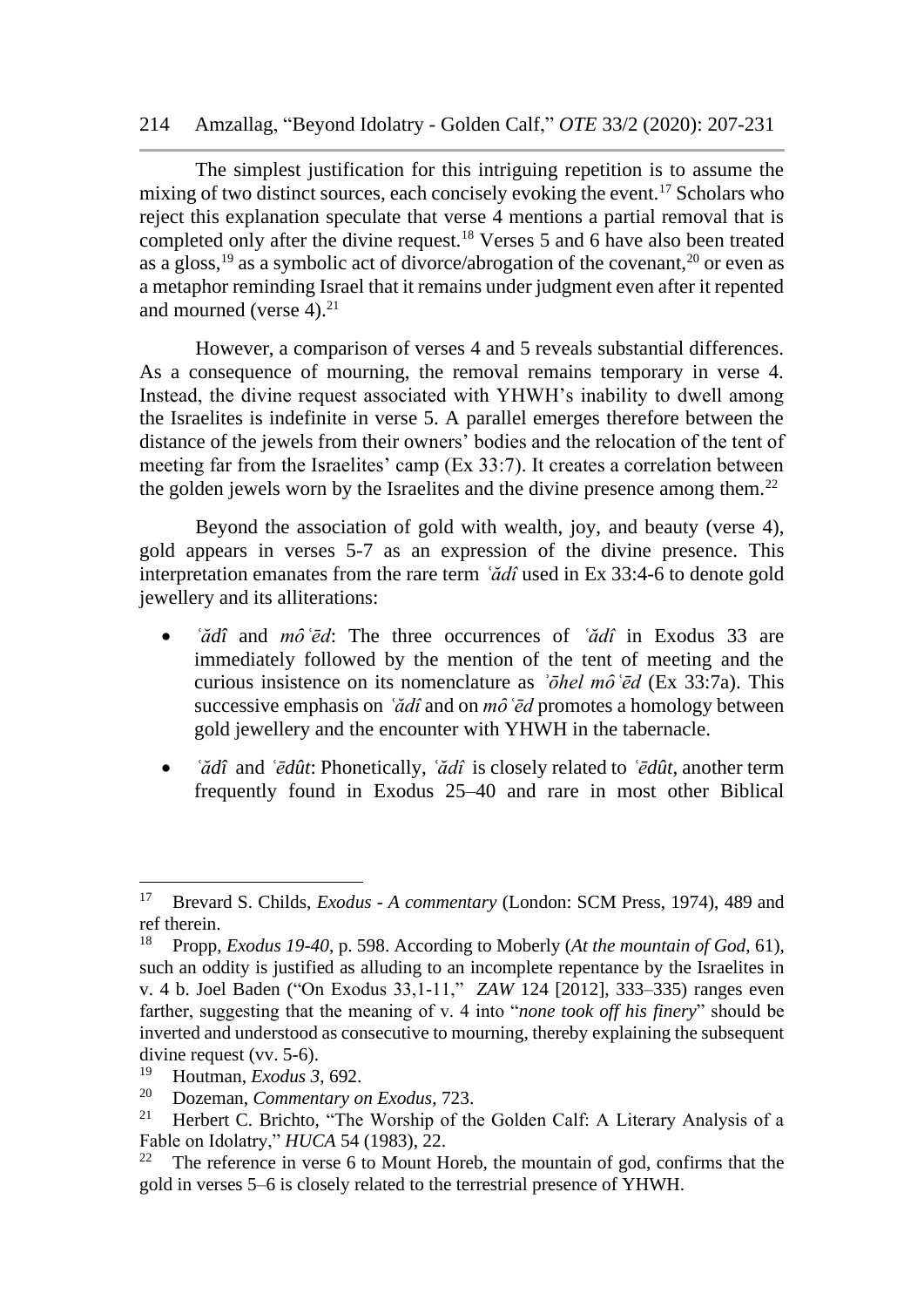sources.<sup>23</sup> *Édût* is used to denote the ark in the holy of holies (*'ărôn hāʿēdût*, Ex 25:22; 26:33; 30:6, 26, or simply *ʿēdût* in Ex 30:36) and even the entire tabernacle (*ʾōhel hāʿēdût*, Ex 38:21). Furthermore, the tablets of the covenant (Deut 9:9, 11, 15) are defined as *the tablets of the ʿēdût* in Ex 31:18, 32:15, and 34:29. This preference of *ʿēdût* again reinforces an association between gold (jewels) and YHWH's covenant, materialized by the tabernacle.<sup>24</sup>

• *`* $\check{a}$ *dî* and *yd* : The root *yd* ` is most common in Exodus 33 (seven instances in verses 5, 12, 13, 16, 17). The redundancies of its use in verses 12 and 13 and the singular formulation of the question (*yīwwādaʿ*) in verse 16 generate a phonetic resonance with the three successive mentions of jewels as *ʿădî* in verses 4–6 (including their interaction in Ex 33:5a). This wordplay promotes interaction between gold and the deep knowledge of YHWH.

These interferences look like a literary device introduced for emphasizing that gold in Exodus 32-33 is not merely an expression of wealth, magnificence and blessing, all incompatible with mourning. Rather, it is a marker of YHWH's presence among the Israelites.<sup>25</sup> By extension, the theological dimension of the metal constituting the golden calf is probably important for elucidating the problem of exclusiveness of YHWH's worship treated through this affair.

## **E THE DESTRUCTION OF THE STATUETTE – CURRENT EXPLANATIONS**

One of the most striking features concerning the metal of the golden calf concerns its destruction, reported in Ex 32:20:

> He [Moses] took the calf that they had made and burned it with fire and ground it to powder and scattered it on the water and made the people of Israel drink it.

Such a destruction of the metal deserves a special attention, because the gold the Israelites captured from their enemies was not destroyed together with

<sup>23</sup> Twenty-one among the 81 biblical occurrences of *ʿēdût* are found in Exodus. The expression *miš<sup>e</sup> kan hā ʿēdūt* in Ex 38:21 suggests that *ʿēdût* might be intentionally introduced by the author of Exodus, beyond the necessity of the narration.<br><sup>24</sup> The existence of word play between *idd* and *idd* was already noticed

<sup>24</sup> The existence of word play between *ʿădî* and *ʿēdût* was already noticed by Umberto Cassuto (*A Commentary on the Book of Exodus* [Jerusalem: Magnes Press, 1967], 428– 429) and Benno Jacob (*Exodus* [Hoboken: Ktav Publishing, 1992], 960) and is reinforced by evidence that *adu/adi* in Akkadian is congruent to the Hebrew *ʿēdût* (Nahum M. Sarna, *Exploring Exodus – The Heritage of Biblical Israel* [New York: Shoken, 1986], 208).

<sup>&</sup>lt;sup>25</sup> Nissim Amzallag, "Beyond Prestige and Magnificence – The Theological Significance of Gold in the Israelite Tabernacle," *HTR* 112 (2019), 296-318.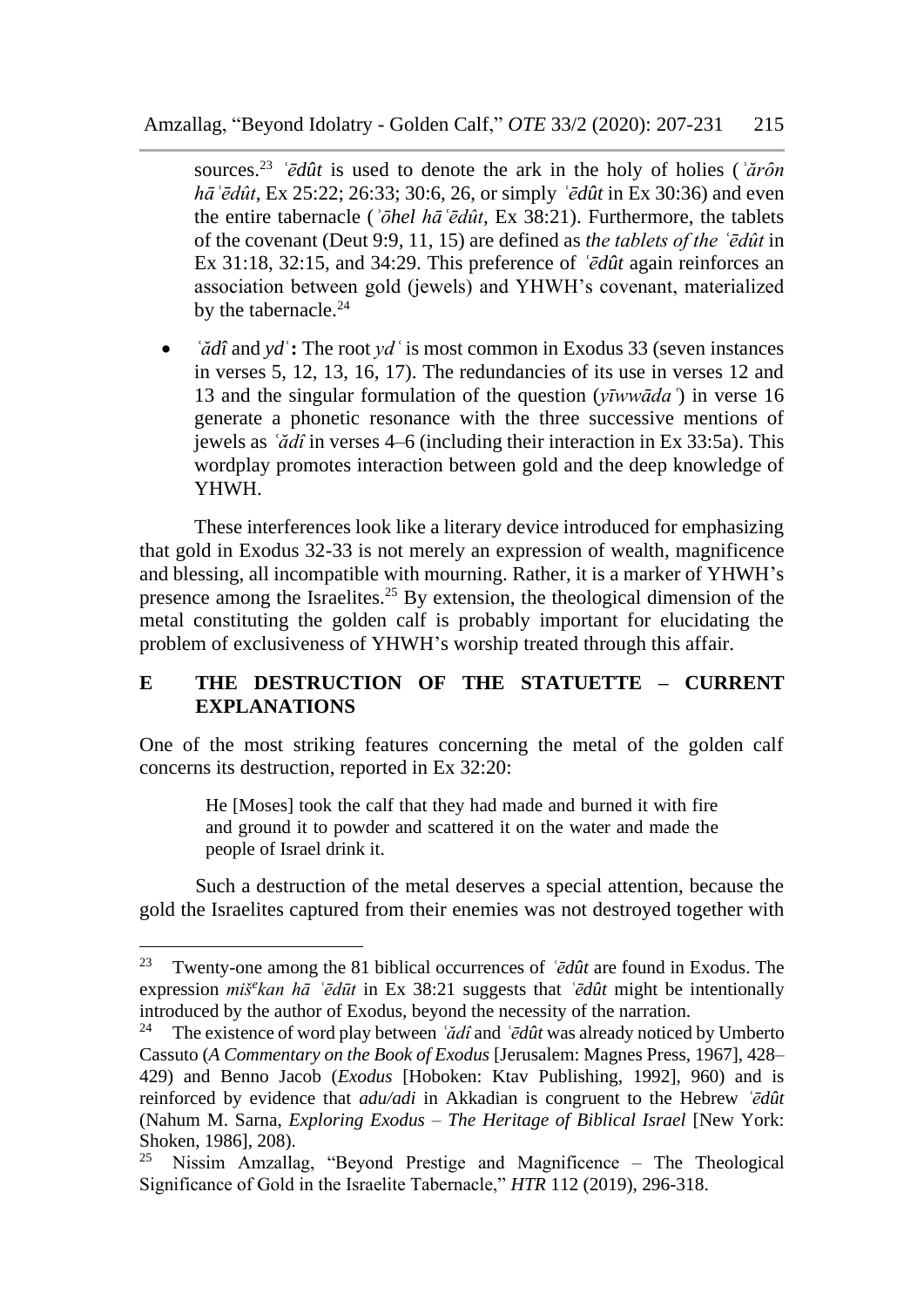the idols (e.g., Jos 6:24; Num 31:50–54; I Chr 18:10–11). The use of gold for the manufacture of idols does no more preclude its potential reuse by the Israelites and even its consecration to YHWH.<sup>26</sup> Furthermore, the destruction of the metal in Exodus 32 remains obscure due to the high chemical stability of gold. At least six explanations have been proposed to account for these oddities concerning the treatment of the statuette.

- *Stereotyped expression*: Ex 32:20 is sometimes approached as a stereotyped formula involving three successive operations (burning, grinding into fine power, and scattering) that add up to annihilation. If so, this verse does not truly account for burning the golden calf but merely for its destruction.<sup>27</sup> The ultimate action, however—the Israelites' drinking of the powder—does not belong to such a stereotyped mode of destruction. It implies the material existence of a powder, and by extension, the reference to a genuine treatment of gold able to produce it.
- *Corruption of an original source*: Exodus 32 may be the corruption of an original text in which the object destroyed was not the golden calf.<sup>28</sup> As a variant, Exodus 32 may bracket two independent traditions, the first relating to a calf of wood (burnt by Moses) and the other to a golden calf (not burnt).<sup>29</sup> These explanations imply that the corruption introduced in Exodus 32 recurs in Deut 9:21, in which the destruction of the golden calf is credited to the same process.<sup>30</sup> They also require that the original details

<sup>&</sup>lt;sup>26</sup> This use was conditioned only on preliminary purification of the metal by fire (Num 31:21-23), a requirement that was probably expanded into the re-melting of all metal comprising figurines, idols, and other implements associated with cults of other deities.<br> $27 \text{ Th}$ 

<sup>27</sup> This explanation finds support in an Ugaritic source (CTA 6.ii.32-36) relating to the destruction of Mot by Anat and mentioning the same sequence of three actions: "*With fire she burnt him; With millstones she ground him; In a field she scattered him; His flesh indeed the birds ate*". See Samuel E. Loewenstamm, "The Making and Destruction of the Golden Calf," *Biblica* 48 (1967), 481-490 and "The Making and Destruction of the Golden Calf – A Rejoinder." *Biblica* 56 (1975): 330-348. This explanation is well accepted by scholars. See for example F. Charles Fensham, "The Burning of the Golden Calf and Ugarit," *IEJ* 16 (1966), 191-193; Childs, *Exodus*, 569; Sarna, *Exploring Exodus*, 219; Spencer, "Golden Calf," 1068; Houtman, *Exodus 3*, 660; Propp, *Exodus 19-40*, 558; Dozeman, *Exodus*, 710; Victor P. Hamilton, *Exodus – An Exegetical Commentary*, (Grand Rapids: Baker Academics, 2011), 544.<br><sup>28</sup> David Frankol. "The Destruction of the Golden Celf: A New Sol

<sup>28</sup> David, Frankel, "The Destruction of the Golden Calf: A New Solution," *VT* 44 (1994), 330-339; Hamilton, *Exodus*, 544.

<sup>29</sup> Sigo Lehming, "Versuch zu Ex. XXXII," *VT* 10 (1960), 16-50; Leo G. Perdue, "The Making and Destruction of the Golden Calf – A Reply," *Biblica* 54 (1973), 237- 246.

<sup>&</sup>lt;sup>30</sup> Also the mangled tradition evoking a wooden statuette is ignored in Ps 106:19 and Neh 9:18.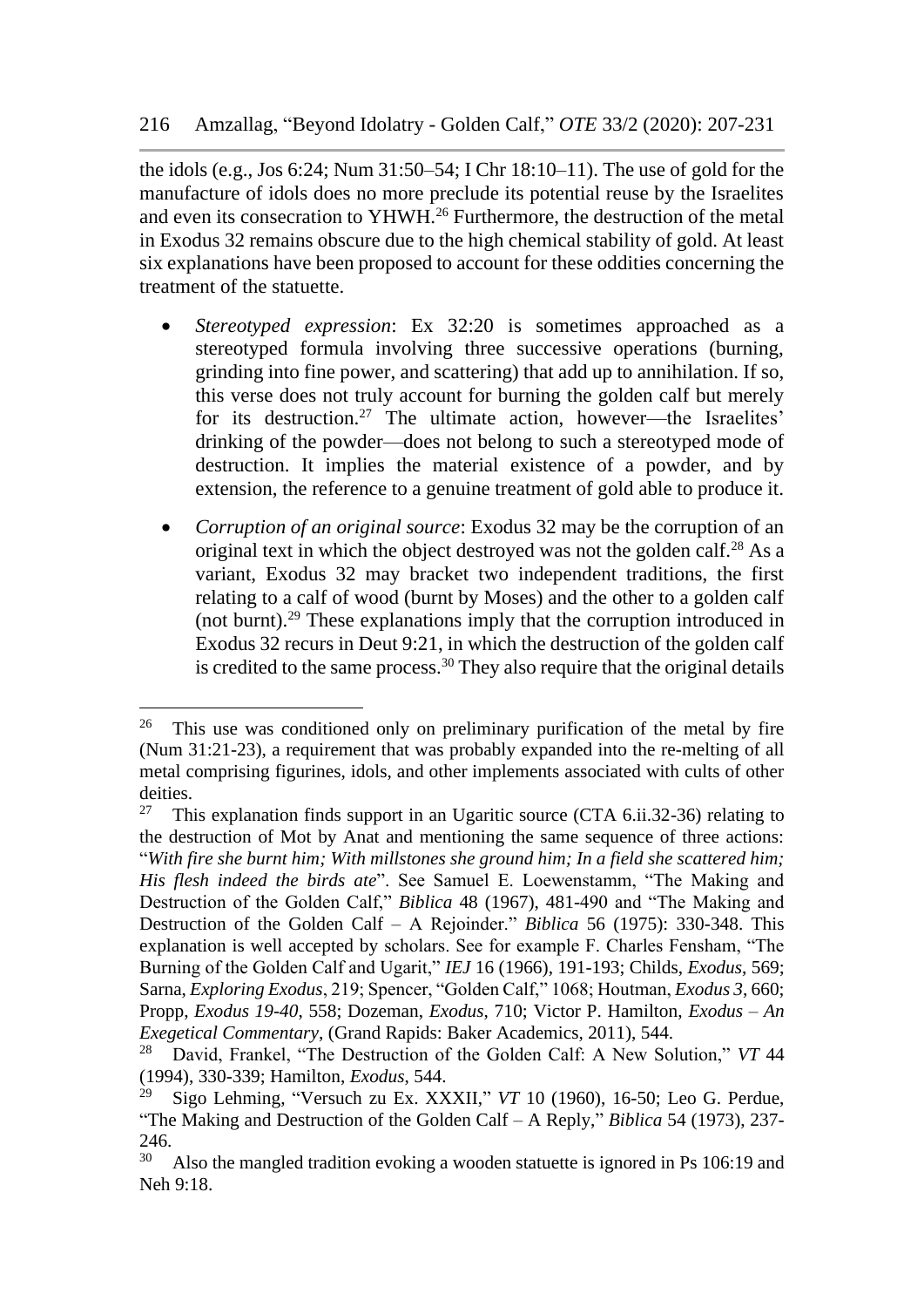about the destruction of the golden calf have been deleted from the text of Exodus 32. These conditions render this explanation unlikely.

- *Composite nature of the golden calf*: Alternately, scholars claimed that the operations reported in Ex 32:20 refer to the statuette's wooden core and not to its overlaying plates of gold.<sup>31</sup> This explanation is challenged by the mention, in Exodus 32, of Aaron's casting the calf (*ʿēgel massēkâ*, v.8) into a mould (v. 4).<sup>32</sup> This process is mentioned again in v. 24, when Aaron explains how he manufactured the golden calf: "*So I said to them, 'Let any who have gold take it off.' So they gave it to me, and I threw it into the fire, and was cast* (*wayyēṣēʾ*) *this calf*" (Ex 32:24).<sup>33</sup>
- *Grinding*: The crux was also resolved in assuming that the successive actions in Ex 32:20 refer to different parts of the statuette: the wooden support is burnt and the metal is ground and scattered.<sup>34</sup> This explanation clashes with Ex 32:20 specifying that the entire treatment (including burning) was applied to the calf statuette.
- *Melting*: The burning in Ex 32:20 is sometimes interpreted as a re-melting of the metal constituting the golden calf.<sup>35</sup> Such use of the root *śrp*, however, is not evidenced elsewhere in the Bible. Furthermore, the need for preliminary re-melting is puzzling if the metal is to be ground immediately after.
- *Chemical transformation*: In his commentary on Exodus 32, the Jewish medieval exegete Abraham Ibn Ezra hypothesized that Moses added a substance to the metal of the golden calf that provoked its irreversible degradation (= burning) and fragmentation. Later, alchemists also interpreted this destruction of gold in Exodus 32 as a process of fumigation with lead or quicksilver in a strong acidic environment.<sup>36</sup> Nevertheless, the mention of such a process in Exodus is unlikely due to the inability to produce strong acids in antiquity.

<sup>31</sup> Cassuto, Exodus, 412, 419; Ludwig Wächter, "Afar," *Theological Dictionary of the Old Testament* 11, 260; Propp, *Exodus 3*, 550, 559.

<sup>32</sup> The specification of the golden calf as a figurine of cast metal (*massēkâ*) recurs in Ps 106:19 and Neh 9:18.

<sup>33</sup> About the metallurgical meaning of *yṣʾ* as *to cast* in Ex 32:20, see Raymond C. van Leeuwen, "A Technical Metallurgical Usage of יצא, "*ZAW* 98 (1986), 112-113.

<sup>34</sup> Martin Noth, *Exodus* - *A Commentary* (London: SCM, 1965), 249; Brichto, "Golden calf,"  $11$ .<br> $^{35}$  J Philip Hyet

<sup>35</sup> J. Philip Hyatt, *Commentary on Exodus* (London: Oliphants, 1971), 308; Jacob, *Exodus*, 932.

<sup>36</sup> Raphael Patai, "Biblical Figures as Alchemists," *HUCA* 54 (1983), 225-228.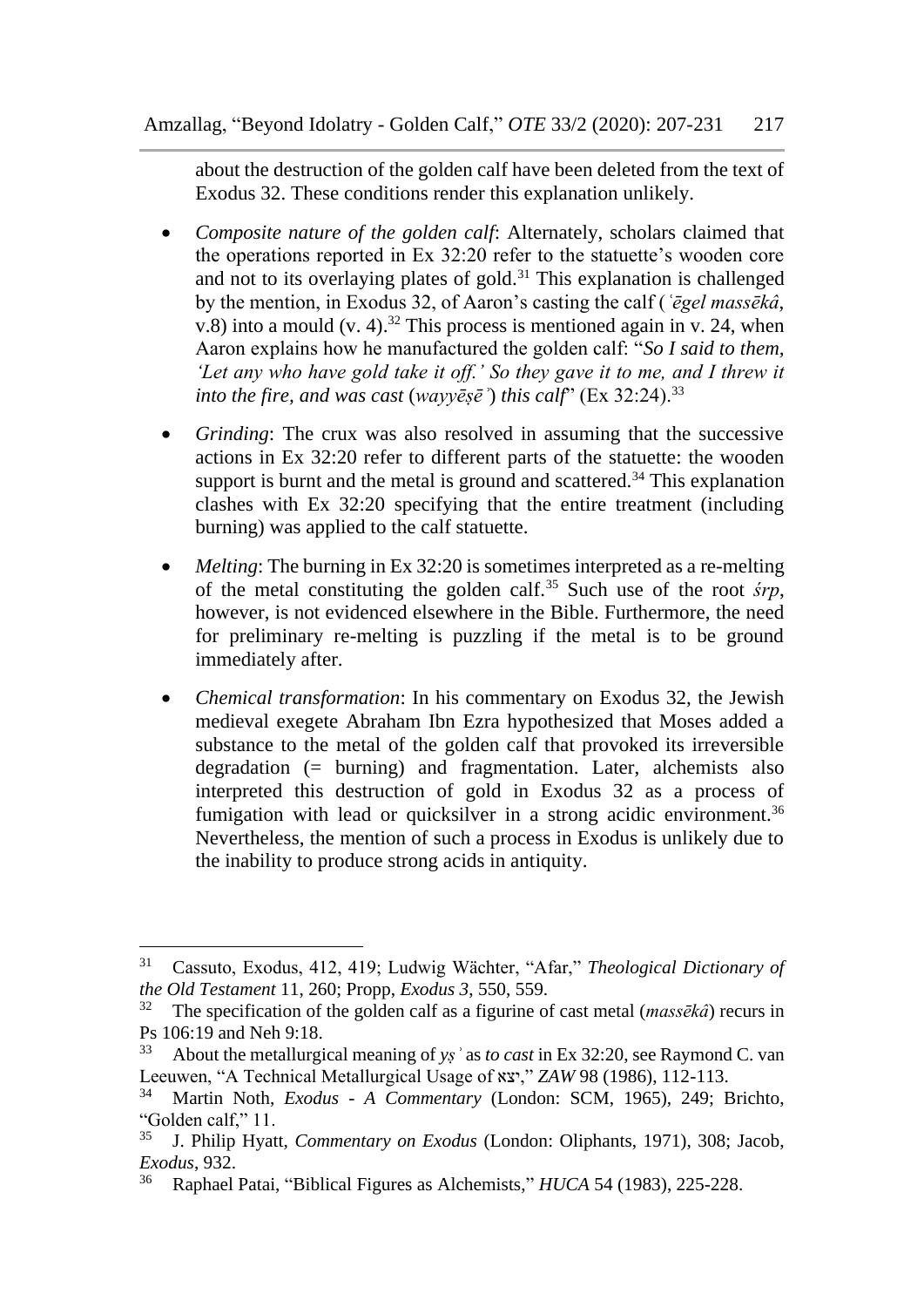None of the six proposed interpretations of Ex 32:20 is satisfying. But this conclusion is not surprising. Out of the last explanation, none ascribes any special importance to gold in the treatment performed by Moses. But the importance devoted to gold in Exodus 32-33 calls us to interpret Ex 32:20 in the light of the specific properties of the metal used for casting the statuette.

### **F CEMENTATION IN EXODUS 32:20**

We read in Ex 32:2-3 that the metal of the figurine originates from gold earrings. This detail is of importance, because the gold used in Antiquity for jewellery was neither natural gold-silver alloys (the most frequent form of native gold) $^{37}$ , nor pure gold. Rather, substantial amounts of copper (between 5-75%) were intentionally added to gold used for jewellery.<sup>38</sup> This alloying process restores the intense yellow appearance (that recalls pure gold) to pale gold-silver alloys.

<sup>37</sup> Thomas G.H. James, "Gold Technology in Ancient Egypt – Mastery of Metal Working Methods", *Gold Bulletin* 5 (1972), 39; Christoph J. Raub, "The Metallurgy of Gold and Silver in Prehistoric Times," in *Prehistoric Gold in Europe – Mines, Metallurgy and Manufacture* (eds Giulio Morteani and Jeremy P. Northover, Dordrecht: Kluwer, 1995), 245. This natural variance in silver content explains the importance, in the Bible, of the mention of the provenance of gold (Hawilah, Gen 2:11; Ophir, Isa 13:12; Ps 45:10; Job 22:24; 28:16) and the specific mention of the quality of the gold that originated in a given a mining area (ex. Gen 2:12).<br> $^{38}$  In ancient Egypt, the concentration of conner in gold (es

In ancient Egypt, the concentration of copper in gold (especially in jewellery) generally ranged from 5 percent to 10 percent, aiming for intentional addition of copper, see Volker Pingel, "Technical Aspects of Prehistoric Gold Objects on the Basis of Metal Analysis," in *Prehistoric Gold in Europe – Mines, Metallurgy and Manufacture* (eds. Giulio Morteani and Jeremy P. Northover, Dordrecht: Kluwer, 1995), 388-389; Thilo Rehren, Karsten Hess and Graham Philip, "Auriferous Silver in Western Asia: Ore or Alloy? " *JHMS* 30 (2001), 7; Jack Ogden, "Metals," in *Ancient Egyptian Materials and Technology* (eds. Paul T. Nicholson and Ian Shaw; Cambridge: Cambridge University Press, 2000), 148-175; Lore G. Troalen, Maria F. Guerre, Jim Tate and Bill Mangley, "Technological Study of Gold Jewelry Pieces Dating from the Middle Kingdom to the New Kingdom in Egypt," *ArcheoSciences* 33 (2009), 111-119. An examination of ancient Egyptian documents shows recipes for the preparation of low-grade gold with a gold/copper ratio of 37.5/62.5 percent (9 carat gold). See Leslie B. Hunt, "The Oldest Metallurgical Handbook. Recipes of a Fourth Century Goldsmith," *Gold Bulletin* 9 (1976), 28. Analysis of Mesopotamian gold from the fourth millennium BCE reveals a similar practice of copper alloying (again between 5 percent and 70 percent of copper added) and Mesopotamian texts from the second millennium BCE refer to a general addition of 25–45 percent copper to native gold for use of the latter metal in jewellery. See Martin Levey, "The Refining of Gold in Ancient Mesopotamia," *Chymia* 5 (1959), 31-36. The presence of copper (5–25 percent, but sometimes up to 50 percent) in Phoenician gold jewellery from Spain indicates that similar practices existed in the Iron Age Levant (Pingel, "Technical Aspects," 386, 393). For comparison, copper is spontaneously present in native gold in a concentration lower than 1–2 percent.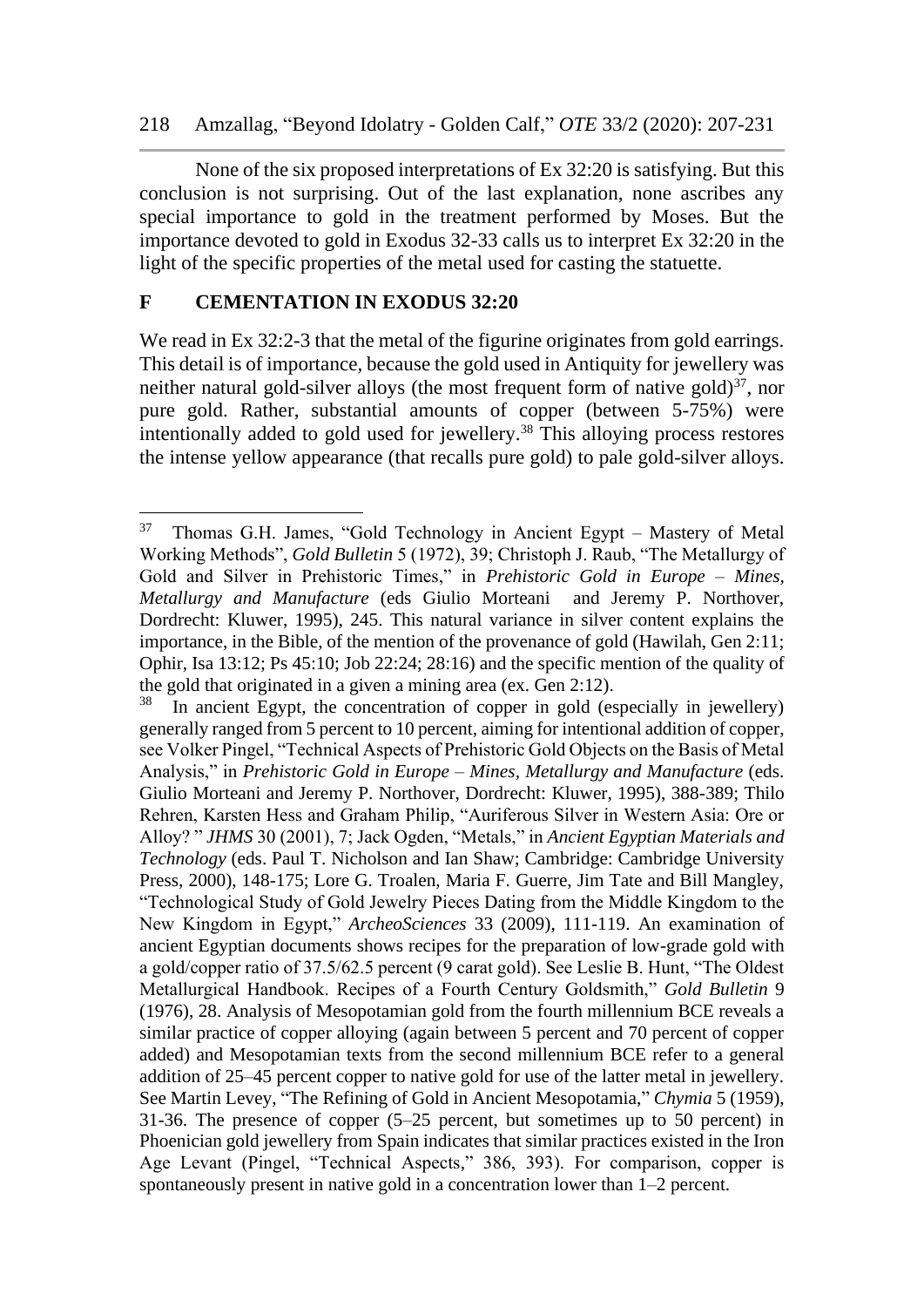It also facilitates casting (by lowering the melting point) and hammer working (by improving the mechanical properties of the metal).<sup>39</sup>

The raw material used for casting the golden calf was therefore a goldcopper alloy. In describing how the statuette was produced, the author specifies the lack of intermediate processes between re-melting the jewels and casting the calf (Ex 32:24).<sup>40</sup> It means that the statuette was made of gold-copper alloy. This detail opens a new perspective of interpretation of Ex 32:20: the destruction of the metal might not concern gold, but the metals mixed with it. In other words, it might describe a process of purification of the metal used for casting the statuette.

Two techniques of metal purification existed in the ancient Near East. The first one, *cupellation*, was extensively practised for extracting silver from argentiferous lead, because it is especially efficient in removing heavy metals. $41$ But *cementation*, instead of *cupellation*, was the preferred technique for gold dealloying.<sup>42</sup> This process involves the spread of a mineral paste (cement) on the alloy. Then, the metal is sealed in a ceramic pot and exposed to the fire of a furnace. In this oxygen-rich environment, the copper mixed with gold reacts with the salts of the cement and transforms it into oxides. At the end of this process, the cement rich in copper salts may be crushed and even added to a furnace for

 $^{39}$  Pingel, "Technical Aspects," 394-395.<br> $^{40}$  The same conclusion emerges from E

<sup>&</sup>lt;sup>40</sup> The same conclusion emanates from Ex 32:4, describing the process.<br><sup>41</sup> Theodore H, Robinson, "The Text of Jeremiah vi 27-30, in the Light

Theodore H. Robinson, "The Text of Jeremiah vi 27-30, in the Light of Ezekiel xxii 17-20," *JTS* 16 (1915), 486; Jerome O. Nriagu, "Cupellation: The Oldest Quantitative Chemical Process," *Journal of Chemical Education* 62 (1985), 668. In this process, the metal to be purified is placed in a crucible and heated. The porosity of the crucible wall and the blowing of air on the surface of the crucible stimulate the oxidation of the undesirable heavy metals. Once oxidized, these elements aggregate on the bottom, the wall, or the top of the crucible, or they are carried away by the air blast upon the surface of the molten metal. When cupellation is practised to improve the purity of gold or silver, it is sometime enhanced by the introduction of lead in the crucible, stimulating aggregation and separation of impurities.<br><sup>42</sup> Iohn E.H. Notton, "Ancient Equation Gold Refining, A.

<sup>42</sup> John F.H. Notton, "Ancient Egyptian Gold Refining. A Reproduction of Early Techniques," *Gold Bulletin* 7 (1974), 50-56. Cementation is identified in the second millennium BCE in Mesopotamian and Egyptian sources (Levey, "Gold Refining in Mesopotamia," 33-35; Notton, "Egyptian Gold Refining," 53). It was probably more anciently practiced in the Southern Levant. Rudiments of the technique of gold purification by cementation are identified in chemical analysis of the gold rings from Nahal Qana (southern Levant), dated from the Chalcolithic period. See Paul Craddock, "Historical Survey of Gold refining. 1. Surface Treatment and Refining Worldwide, and in Europe prior to 1500 AD," in *King Croesus' Gold – Excavations at Sardis and the History of Gold Refining* (eds. Andrew Ramage and Paul Craddock; London: British Museum Press, 2000), 27-29.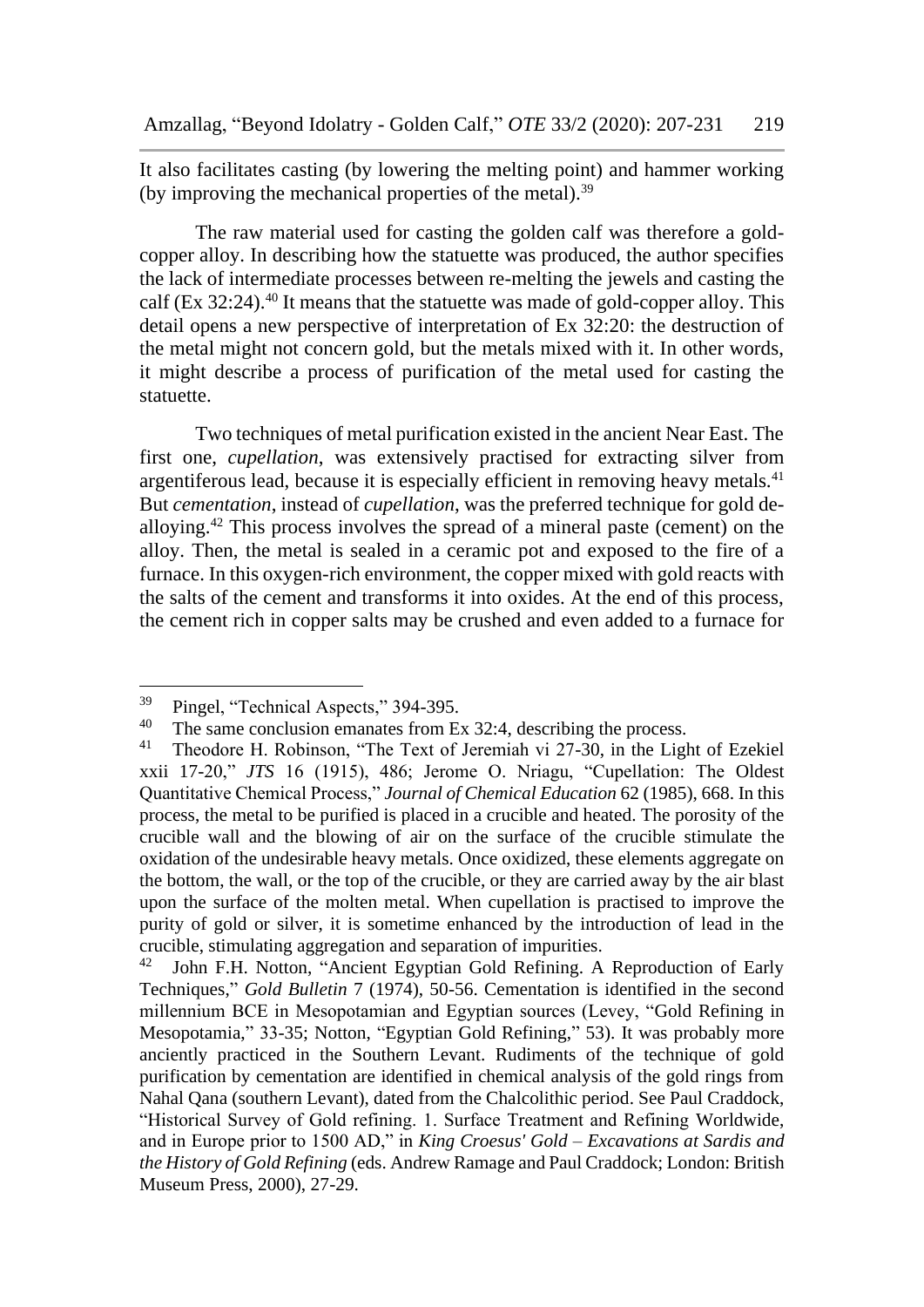smelting the metal it contains.<sup>43</sup> An Egyptian document from the  $4<sup>th</sup>$ -3th century BCE (Leiden Papyrus X) details this process as follows:

> For treating gold, or for thoroughly purifying it and making it brilliant. Misy 4 parts; alum 4 parts; salt 4 parts. Grind with water and having coated the gold with it place in an earthenware vessel put in a furnace and luted with clay and heated until these substances have become molten, then withdraw it and scour carefully.<sup>44</sup>

Also in the Bible, cementation is mentioned as the preferred technique of gold purification, alongside the cupellation process used for silver. This duality is visible in Prov 17:3 ("The cupel (maṣ<sup>e</sup>rēp) is for silver, and the furnace (kûr) *is for gold, and YHWH tests (ûbōḥēn) hearts*") and in Prov 27:21 ("*The cupel (maṣ e rēp) is for silver, and the furnace (kûr) is for gold, and a man is tested by his praise*.")<sup>45</sup> Consequently, if the treatment of the golden calf refers to a dealloying process, this latter is probably cementation. An examination of the four successive actions described in Ex 32:20 supports this premise:

• The first action, the burning of the metal ("*He took the calf that they had made and burned it with fire*"), is especially adapted to purification by

 $43$  The homology between this stone and copper ore is confirmed in the Leiden papyrus by the integration, in preparation of the mud used for cementation, of *misy*, a term evoking mineral components involved in the smelting of copper. For further details about the chemistry of cementation processed in Antiquity, see Paul Craddock, "Replication Experiments and the Chemistry of Gold Refining Cementation," in *King Croesus' Gold – Excavations at Sardis and the History of Gold Refining* (eds. Andrew Ramage and Paul Craddock; London: British Museum Press, 2000), 175-183.<br><sup>44</sup> Reported by Hunt "Metallurgical Handbook" 27 The term *misy* is bel

<sup>44</sup> Reported by Hunt, "Metallurgical Handbook," 27. The term *misy* is believed to designate a mixture of iron or copper pyrites. Use of the very same process for gold purification is related in Diodorus siculus, *Book III*, chaps. 12-14. Here Diodorus reports information from a more ancient source, Agatharchides of Cnidus (second century BCE). Despite its relative simplicity, this process has been found especially efficient. Experimenting with the ancient recipe, Notton ("Egyptian gold refining") found that such cementation yields a 93 percent gold metal from an alloy (silver and copper) that contains only 37.5 percent pure gold, such as that used for jewellery in antiquity.<br> $45$  The i

The identification of *srp* as denoting cupellation is confirmed by its preferential association with the metallurgy of silver (Isa 48:10; Zech 13:9; Pss 12:7; 66:10) and the specific use of *srp* to denote silver in Ugaritic. See Jer 6:29; Mal 3:3. Also in Ps 12:7, the process of cupellation is associated with the verb *zqq*. Since this verb denotes water evaporation in Job 36:27, its use in the context of cupellation apparently reflects the purification of metal through the volatilization that impurities and heavy metals undergo as they are oxidized. The verb *zqq* being associated with the process of refining by cupellation, the mention of *zāhāb mĕzūqqāq* in 1 Chr 28:18 or *kesep mĕzūqqāq* in 1 Chr 29,4 should be considered confirmation that non-alloyed gold and silver were indeed refined by cupellation in ancient Israel.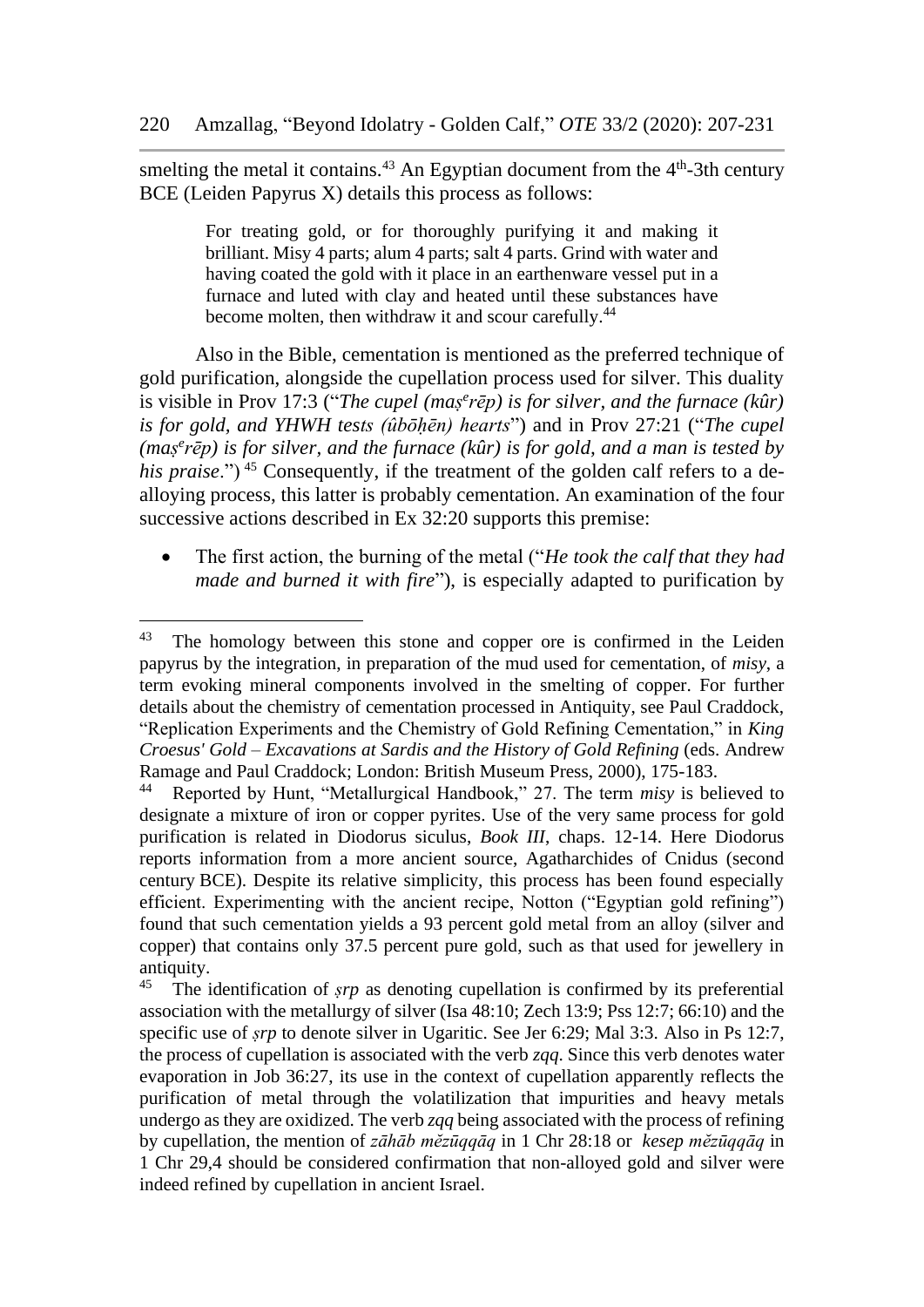cementation. This process produces a smoke that dissipates only when gold purification is achieved.<sup>46</sup> It fits the use of the verb *śrf* (qal), referring to a burning process occurring up to its completion. $47$ 

- The second action, grinding ("[Moses] *ground it to powder*"), fits the crushing of the cement transformed into a stone in the course of the purification process.
- The third action concerns the powder generated by the previous operation. The text mentions that Moses "*scattered it on the water*". This expression describes a powder which spreads at first on the surface. It fits the behaviour of a dehydrated material, such as the grounded cement, which has to rehydrate first, in contact with water, before dissolution.
- The fourth action concerns the Israelites drinking the water in which the powder dissolved. Ancient exegetes and modern scholars have noticed the parallel between this practice and the instructions pertaining to the "deviant woman" in Num  $5:11-31.^{48}$  In this prescription, a mineral component is added to the water that the woman suspected of adultery drinks. This mysterious element (there termed *ʿāpār*) added to water has been identified with copper ore, used for the abortive effect of copper salts in the early stage of pregnancy.<sup>49</sup> A similar suspicion of adultery is aimed at the Israelites after the festivities of the golden calf. It is deduced from the verb *ṣḥq* used to describe the festivities around the golden calf in Ex 32:6, whose sexual connotation is explicit in Gen 26:8 and 39:14.<sup>50</sup>

<sup>&</sup>lt;sup>46</sup> Experimentally re-enacting the cementation process reported in ancient texts, Notton ("Egyptian gold refining," 55-56) noticed the production of smoke associated with the use of cementation for gold extraction: "[…] *The test of the Egyptian process were commenced by sealing up portions of the gold alloy with the salt in a commercial sillimanite pot using an alumina cement. This pot was also heated at 800 <sup>o</sup>C until fuming ceased [...] The gold content of the metal has been raised over 93 percent*".

<sup>&</sup>lt;sup>47</sup> *HALOT* 3, 1359.

<sup>48</sup> See Cassuto, *Exodus*, 419; Childs, *Exodus*, 569; Sarna, *Exodus*, 219-220; Frankel, "Golden Calf," 334; Houtman, *Exodus 3*, 659; Propp, *Exodus 19-40*, 559; Dozeman, *Exodus*, 699; Hamilton, *Exodus*, 544. This parallel is already argued in the Talmud (*B. Abodah Zara* 44a) and defended by medieval exegetes such as Saadia and Rashi.

<sup>&</sup>lt;sup>49</sup> On the use of *`āpār* to denote copper ore in biblical Hebrew, see Nissim Amzallag, "The Forgotten Meaning of *ʿāpār* in Biblical Hebrew," *JAOS* 137 (2017), 767-783. The identification of *ʿāpār*, in Num 5:17, as *copper ore* is based on the physiological reactions to the ingestion of the potion, mainly bitterness within few minutes, induction of miscarriage within few hours/days, and inhibition of ovulation (a contraceptive effect). See Nissim Amzallag and Yona Shamir, "The Kenite Origin of the Sotah Prescription (Numbers 5.11-31)," *JSOT* 41 (2017), 383-412.

<sup>50</sup> See Childs, *Exodus*, 566; Propp, *Exodus* 19-40, 553. This interpretation was already advanced by Rashi.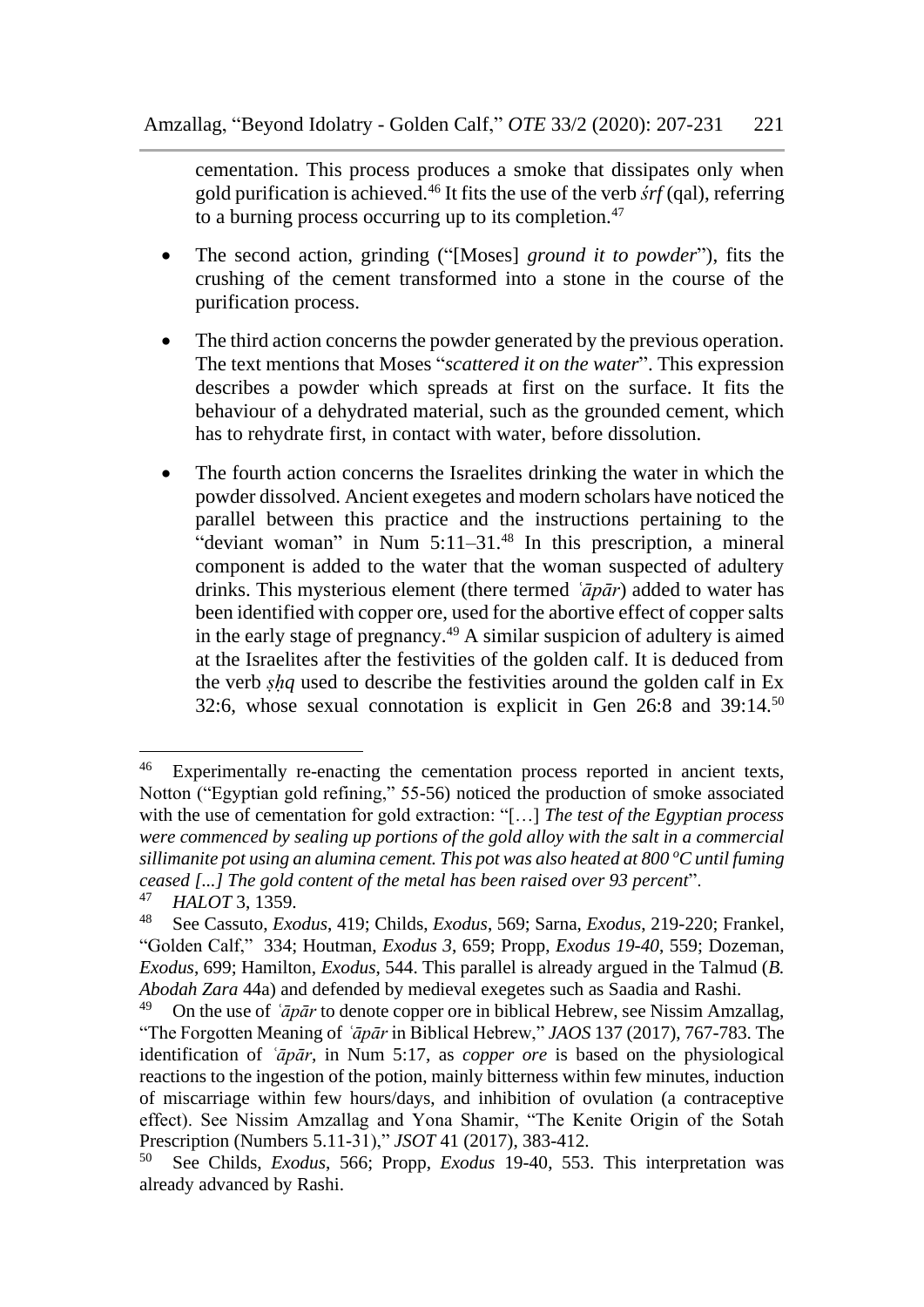Additionally, the mention of  $q\partial l$  *annot* (Ex 32:18) emanating from the camp of the Israelites suggests an orgiastic element to the golden calf festival.<sup>51</sup> The cement issued in gold de-alloying is rich in the same copper oxides as the copper ore referred to in Num 5:11–31. Consequently, if the treatment in Ex 32:20 is truly a cementation process, the material grounded is a homologue to the grounded copper ore used for preparing the potion in the Sotah prescription, and it has the same effect.

These observations make cementation the most likely explanation of the treatment related in Ex 32:20. It means that the abolition of the worship of the golden calf is immediately accompanied with a de-alloying of the gold constituting it. Following this process, the issue of the purified gold is silenced exactly as YHWH retires. The Israelites remain with the copper salts only.

The significance of this separation of gold-copper alloy remains obscure in Exodus 32-33. However, these chapters are flanked by two large sections devoted to the tabernacle, the site of divine residence among the Israelites (Exodus 25-31, 35-40). The distribution of gold, copper and their alloy in the tabernacle may help us to understand the significance of the de-alloying process in Exodus 32.

### **G GOLD IN THE TABERNACLE**

Two types of gold are mentioned in the tabernacle: pure gold (*zahav tahor*) and ordinary gold (*zahav*), that is, gold alloyed with copper. These two types of gold are not interchangeable, but rather constitute two distinct metals, as made clear from their similar distinction in the description of the project of the tabernacle (Exodus 25-31) and of its construction (Exodus 35-40). Furthermore, the distribution of pure and alloyed gold is not conditioned by their mechanical properties (the *menorah*, for example, is made of pure gold [Ex 25:31] which is inappropriate for its fabrication) nor by any gradient of holiness in the tabernacle. The pure gold *menorah* is positioned in the holy space whereas the cherubim made of alloyed gold are located in the holy of holies (Ex 25:18). This suggests that the use of gold and of pure gold in the tabernacle is determined first of all by theological criteria.<sup>52</sup>

<sup>&</sup>lt;sup>51</sup> Though this expression is frequently translated in the context of musical performance, many scholars have identified in *`annôt* a sexual component attached to the collective festivities surrounding the golden calf. For Garry A. Rendsburg ("Hebrew Philological Notes (II)," *Hebrew Studies* 42 (2001), 189), "*ענות in Ex 32,18 refers to consensual sexual intercourse among the carousing Israelites*", so that the expression "the sound of an orgy" captures the meaning of *qôl 'annôt*. A similar interpretation is defended by Propp, *Exodus 19-40*, 557; Hamilton, *Exodus*, 542-543.

<sup>52</sup> See Amzallag, "*Beyond Prestige and Magnificence,*" 304-308.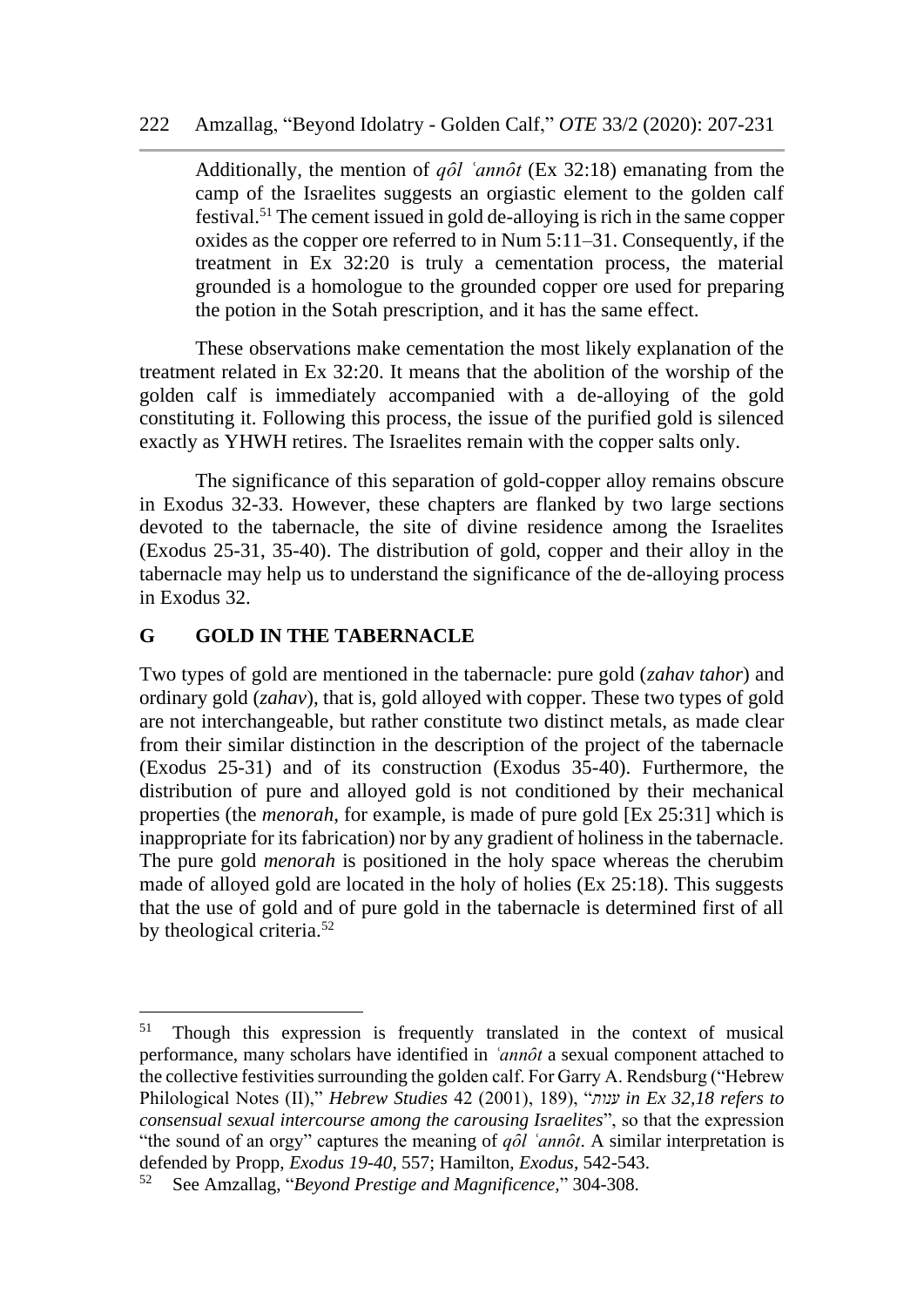Amzallag, "Beyond Idolatry - Golden Calf," *OTE* 33/2 (2020): 207-231 223

If the de-alloying of the metal of the golden calf marks the end of the divine presence among the Israelites and the cancellation of the tabernacle project, we expect the gold-copper alloy to be the marker of this man-god relationship in the tabernacle. This premise finds support in the singular use of copper-gold alloy for making the cherubim positioned in the holy of holies, a space where pure gold is almost systematically employed. In Ex 25:22, we read that these cherubim made of gold-copper alloy were the site of meeting with YHWH:

> There I will meet with you, and from above the mercy seat, from between the two cherubim that are on the ark of the testimony, I will speak with you about all that I will give you in commandment for the people of Israel.

The association of alloyed gold with man-god communication is confirmed by further evidence. For example, the pure-gold artefacts from the holy space are circumscribed with frames/moulds made of a gold-copper alloy (Ex 25:11-13, 24–26, 28; 30:3-5). These rims establish a boundary between the holy furniture and the priest in contact with them in the sanctuary. The poles moving these artefacts, which are necessarily in contact with the priests, are also overlaid with alloyed gold (see Ex 25:13, 28; 30:5), though technical considerations render the use of pure gold more appropriate. The raiment of the priest entering the tabernacle contains gold. And the dominance of copper-gold alloy in the priest vestment fits the claim of his encountering the deity in the tabernacle.<sup>53</sup>

These observations suggest that the tabernacle and golden calf are mirrored in Exodus. In the tabernacle, the mixing of copper and gold symbolizes the encounter between YHWH and the Israelites, through the priest, serving as human emissary of both. Also, in the golden calf episode, the statuette representing the divine emissary between YHWH and the Israelites, is made entirely of gold-copper alloy. And the rejection of this mode of contact through a divine emissary, due to its incompatibility with the presence of YHWH among the Israelites, is materialized by a de-alloying process.

<sup>53</sup> It is used in the manufacture of the fabric, the ephod, the band, and the breastplate (Ex 28:5, 6, 8, 15). It is also the metal in which the precious stones are set (Ex 28:11, 13, 20) and by which the various pieces of clothing are joined (Ex 28:23, 24, 26, 27). The priestly raiment also includes three small items made of pure gold: chains on the band (Ex 28:14), on the breastplate (Ex 28:22) and a small plate on the turban (Ex 28:36), which constitute the mirror image of the alloyed-gold band in the periphery of the pure gold artifacts in the holy place (see Amzallag, "*Beyond Prestige and Magnificence,*" 307-308).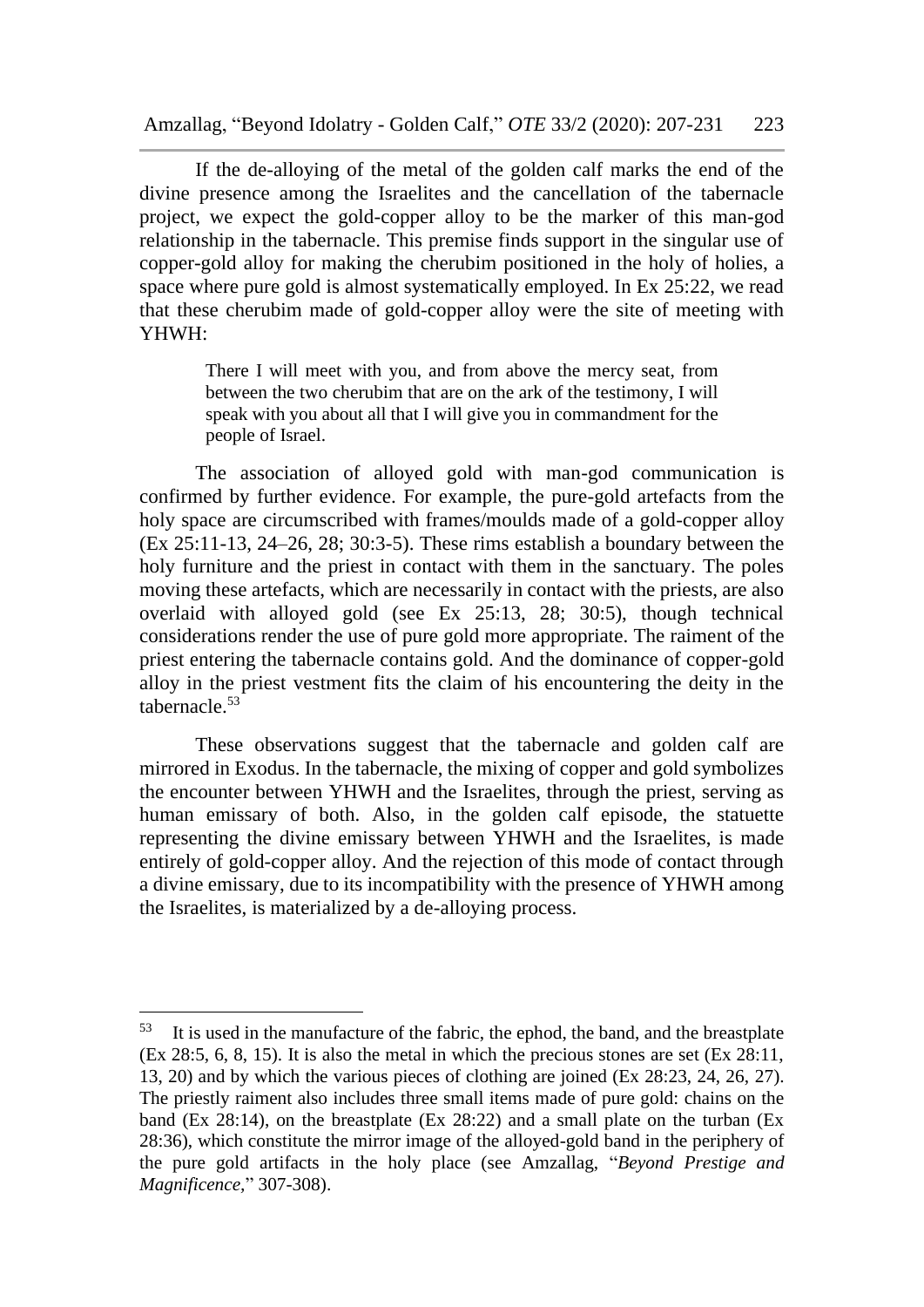### **H THE POSSIBLE SOURCE OF EXCLUSIVENESS**

The parallel observed here between the golden calf episode and the use of goldcopper alloy in the tabernacle confirms that these metals and their alloying interfere with the man-god interaction in the Israelite theology. It now remains to identify the significance of these beliefs.

The distribution of pure gold in the tabernacle indicates that this metal was approached as the marker of YHWH's presence. The divine origin of gold is confirmed in Genesis, representing gold being scattered on the earth by a stream flowing from the Garden of Eden, the divine domain (Gen 2:12). Consequently, pure gold, by its mere presence in the shrine, traces the activity of the god who produces it and impregnates it with his holiness. Gold is therefore the tracer of the activity of the divine metallurgical workshop.

That this view about gold precedes the Israelite theology is confirmed by the similar views observed in Bronze Age cultures, in which luminosity and timelessness were attached to gold.<sup>54</sup>. In ancient Egypt, for example, gold was the metal that typically conferred holiness on Egyptian sanctuaries.<sup>55</sup> It was even regarded as the material from which the skin and flesh of the gods were made.<sup>56</sup> In Mycenaean Greece, the golden funerary mask was not simply a mark of the deceased's social status but rather the symbol and/or marker of his transition from mortality to immortality.<sup>57</sup> In Bronze Age Europe, too, patterns of gold burial seem to reflect the belief that gold was a metal of divine origin offered to mortals and not the other way around.<sup>58</sup> This widespread approach to gold in

<sup>54</sup> As stressed by Helen Whittaker ("Religious Symbolism and the Use of Gold in Burial Contexts in the Late Middle Helladic and Early Mycenaean Periods," *Studi Miceni ed Egeo-Anatolici* 48 [2006], 285), "[...] *The quality of luminosity is universally or near-universally perceived to be associated with the materialisation of the supernatural. Shiny metals, in particular gold, are therefore imbued with religious meaning signifying divine presence.*"

<sup>55</sup> Sidney Aufrère, *L'univers minéral dans la pensée égyptienne* (Le Caire: Institut Français d'Archéologie Orientale, 1991), 379.<br><sup>56</sup> Kedar-Konfstein "Zahav" *TDOT* 4 35.

<sup>56</sup> Kedar-Kopfstein, "Zahav," *TDOT* 4, 35; Sidney H. Aufrère, "L'univers minéral dans la pensée égyptienne: essai de synthèse et perspectives," *Archéo-Nil* 7 (1997), 122,  $127.57$ 

<sup>57</sup> Concerning the significance of golden funerary masks among the Mycenaeans, Whittaker ("Religious Symbolism," 283) concludes: "*The indestructibility and immutability of gold in contrast to the impermanence of human flesh serve to make it particularly appropriate as a symbol of immortality [...]*." A similar importance of gold in the transition from death to immortality is observed in ancient Egypt. See Aufrère, *L'univers minéral*, 375-6, 390.

<sup>58</sup> Christoph Huth, "Gifts from the Gods. A New Look at some Weapons and Vessels from the Metal Ages," in *Diversity of Sacrifices – Form and Function of Sacrificial*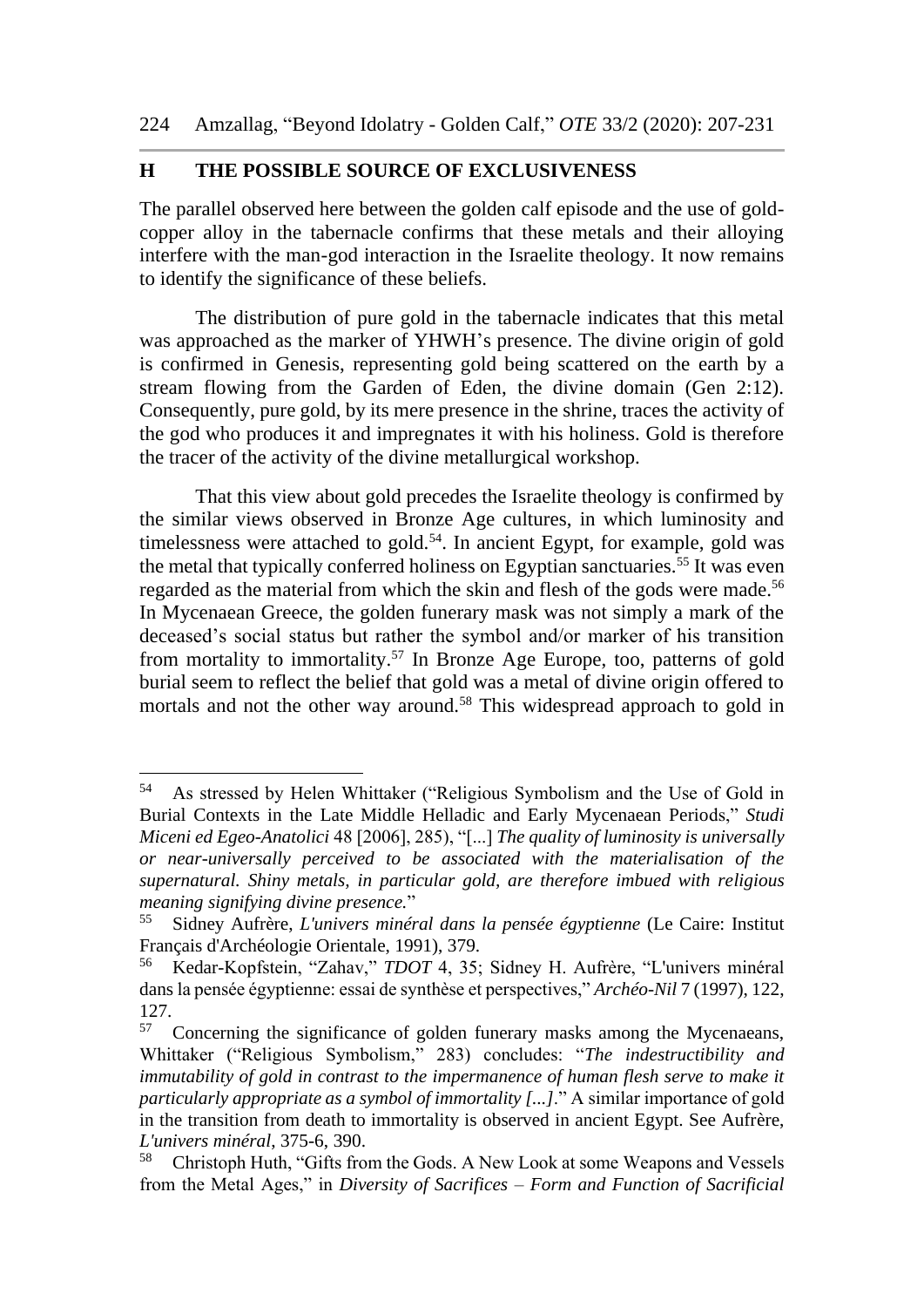Bronze Age religions transformed the producer of gold into the master of holiness, and even the 'producer' of gods. This transcendent position of the divine gold-maker regarding all the other deities promotes him to the status of god of gods, the status of YHWH in the Bible (Deut 10:17; Ps 136:2).

In the Bronze Age, the divine gold-maker (distinct from the divine goldsmith) is a deity whose identity is silenced in official religions. This feature, combined with the close relationship between gold and holiness in the Bronze Age, suggests that this silence is intentional, and reflects the esoteric nature of this deity. This situation recalls that of YHWH, whose name was ignored at first, before becoming the official deity of the Israelites (Ex 3:13-15; 6:3). It also recalls the metallurgical background of the worship of YHWH, visible in the Bible and probably inherited from the pre-Israelite traditions.<sup>59</sup> An examination of the distribution and use of gold in the Exodus tabernacle suggests that the Israelites viewed YHWH as the divine producer of gold and that this attribute was probably correlated with his supreme status as god of gods (as in Deut  $10:17$ .<sup>60</sup>

As YHWH, the divine gold-maker is a singular deity. In producing the substance from which the gods are made, he is not the procreator of the gods, as a supreme deity may be. He instead is as distanced from them as an artisan is from the artefacts s/he produces. This singularity has a crucial consequence. A father of the gods may easily be approached through his children, these latter carrying his attributes. But nothing similar exists for a divine gold-maker. Exactly as the artefacts cannot retrace the identity, substance, shape and reality of the artisan producing them, the divine gold-maker cannot be approached through the worship of his productions. If exclusiveness of the cult of YHWH antedates the Israelite religion, such considerations concerning his transcendent status of god of gods and gold-maker probably motivated it.

The present study suggests that the communication with YHWH is materialized by the gold-copper alloy. This feature is especially interesting in

*Practices in the Ancient World and Beyond* (ed. Carrie A. Murray; Albany: State University of New York Press, 2016), 49-64.<br><sup>59</sup> Nissim Amzellog, "Conner Metallurgy.

<sup>59</sup> Nissim Amzallag, "Copper Metallurgy: A Hidden Fundament of the Theology of Ancient Israel?" *SJOT* 27 (2013), 155–180.

<sup>60</sup> Amzallag, "*Beyond Prestige and Magnificence,*" 309-311. This status is probably related to the pre-Israelite worship of YHWH among metalworkers (the Qenites) and the metallurgical background of his cult. See Joseph Blenkinsopp, "The Midianite-Kenite Hypothesis revisited and the Origin of Judah," *JSOT* 33 (2008), 140-144; Marleen E. Mondriaan, *The Rise of Yahwism – The Role of Marginalized Groups* (PhD Thesis, University of Pretoria, 2010), 307-371; Nissim Amzallag, "YHWH: the Canaanite God of Metallurgy?" *JSOT* 33 (2009), 387–404; Amzallag, "Hidden Fundament"; Nissim Amzallag, "Why is the Cain Genealogy (Gen 4:17-24) Integrated into the Book of Genesis?" *ANES* 55 (2018), 23-50.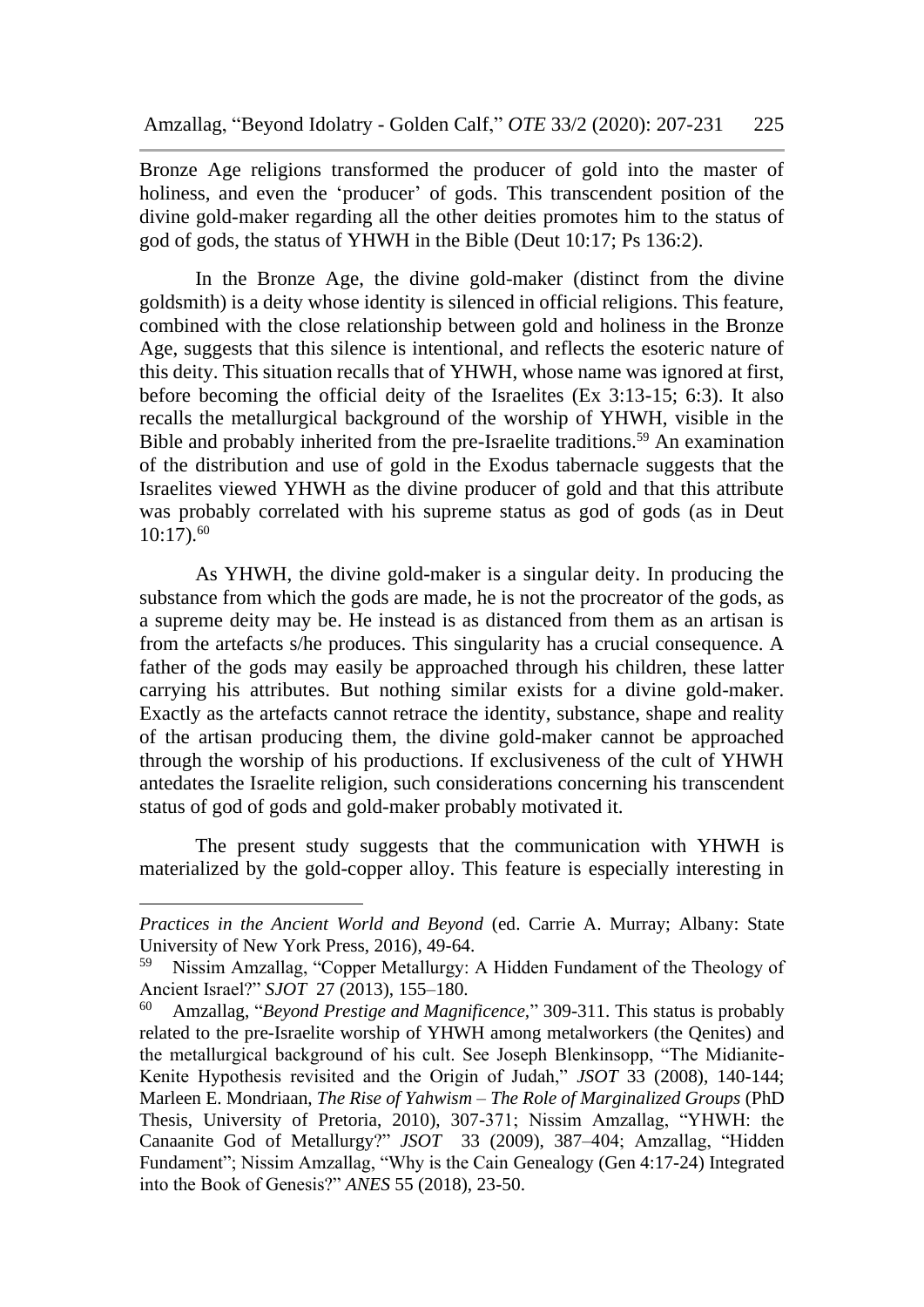light of the importance of copper in the tabernacle. Copper is the dominant metal in the courtyard of the tabernacle, the area accessible to the Israelites, and therefore rooted in the terrestrial reality. Among the copper artefacts, the coppercoated altar is of central importance, a feature revealed by its grading as holy of holies (Ex 40:10), exactly as the inner part of the sanctuary is associated with the divine presence and mainly constituted of pure gold (Ex 26:33-34). The parallel is confirmed by the copper-coated altar's function as a revealer of divine presence (kabod-YHWH), as in Lev 9: 6.

Furnace symbolism is associated with the copper-coated altar, which results from the intense fire associated with the combustion of burnt-offerings (up to 1000 C), close to the conditions of copper melting. This interpretation promotes a parallel between copper produced in a terrestrial furnace (symbolized by the copper altar in the courtyard) and gold produced in the divine domain (symbolized by the pure-gold altar in the tabernacle).<sup>61</sup> From this perspective, copper-gold alloys express the interference between the two metallurgies, human and divine. The production of copper, the terrestrial counterpart of gold, becomes an act of *imitatio dei*, a parallel activity by which YHWH may be approached. This view may justify the status of a man-god interface devoted to gold-copper alloy in the tabernacle. It may also justify why a cancellation of the project of residence of YHWH among the Israelites (the tabernacle) is immediately followed by the de-alloying of the golden calf and by the request for the Israelite to strip off their jewellery (gold-copper alloys) (Ex 33:5).

### **I CONCLUSIONS**

This study opened with the difficulty of interpreting the golden calf as a foreign cult/idolatry. Its affinities with the divine emissary of YHWH make the prohibition of his cult and the request of exclusiveness enigmatic. Furthermore, the parallel importance of gold in the golden calf episode and in the tabernacle suggested that the insertion of this story in the midst of the whole section devoted to the tabernacle is not incidental. It is no longer a literary artifice introduced for generating a tension around the creation of the tabernacle, emphasizing the prohibition of idolatry. Otherwise, the narrative examining the impunity of the Israelites after the transgression (up to the repression organized by Moses) becomes counterproductive.

The identification of a de-alloying process in Ex 32:20 reveals that metallurgy in general, and gold in particular, is an integrative part of the request of exclusiveness attached to the cult of YHWH. The parallel between the goldcopper alloy in the tabernacle and the god-man relationship confirms this point. It reveals that copper metallurgy is a main way of accessing the mysteries of YHWH, a feature symbolized by the production of copper-gold alloys. But the

 $61$  For further developments of this parallel symbolism of the copper and gold altar of the tabernacle, see Amzallag, "*Beyond Prestige and Magnificence*".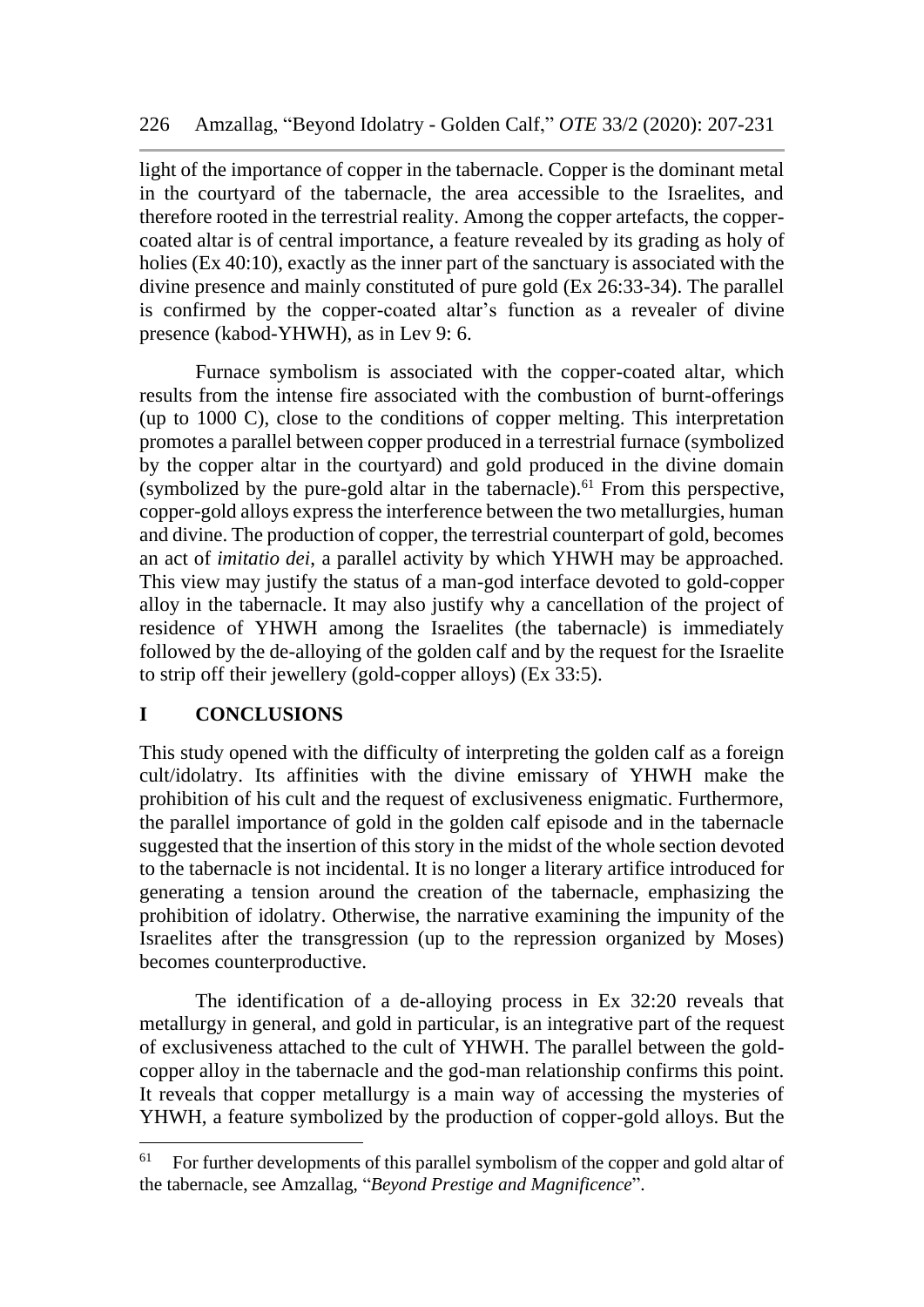story of the golden calf reveals that gold-copper alloy may be attached also to the divine emissaries that ensure communication between YHWH and the earth, a situation which substitutes to the direct relationship between YHWH and the Israelites (= the tabernacle project). Consequently, the significance of the transgression of the golden calf is much more subtle than it appears at first. Instead of merely opposing the worship of YHWH with that of other deities, the author of Exodus 32-33 points to a problem: the incompatibility of the indirect worship of YHWH through a secondary deity (represented by the golden calf) with the claim of closeness to YHWH and of his residence among the Israelites. This situation of direct relationship does not avoid the existence of intermediaries, Moses being their archetype. However, unlike gods, these emissaries remain mortals, that is, of restricted period of action, powers and authority.

This incompatibility between the YHWH-man relationship and the promotion of a divine intermediate ensuring their communication is materialized by the consequences of the golden calf episode: the destruction of the tables of the covenant  $(Kx 32:19)$ , the de-alloying of gold  $(Kx 32:20)$ , and the request addressed to the Israelites to remove their jewellery (gold-copper alloy) and to leave Mount Horeb (Ex 33:5-6).

The metallurgical symbolism in the tabernacle combined with the story of the golden calf reveals that the metallurgical background of pre-Israelite Yahwism survived well in ancient Israel, at least in some influential circles. This invites us to approach metallurgy not simply as a source of metaphors for illustrating divine features, but rather as a privileged means for understanding the singularities of YHWH. Metals and their theological significance reflect YHWH's transcendent nature, the exclusiveness of his cult, and even the theological novelties introduced in Israel, including the transformation of this esoteric tradition attached to a small group of metalworkers into the public religion of a whole people.

#### **BIBLIOGRAPHY**

- Aberbach, Moses and Leivy Smolar. "Aaron, Jeroboam and the Golden Calves." *Journal of Biblical Literature* 86 (1967): 129-140. [https://doi.org/10.2307/32](https://doi.org/10.2307/32%2063268)  [63268.](https://doi.org/10.2307/32%2063268)
- Albright, William F. *Archaeology and the Religion of Israel*. Baltimore: John Hopkins University Press, 1946.
- Amzallag, Nissim. "YHWH: the Canaanite God of Metallurgy?" *Journal for the Study of the Old Testament* 33 (2009): 387–404.
- Amzallag, Nissim. "Copper Metallurgy: A Hidden Fundament of the Theology of Ancient Israel?" *Scandinavian Journal forthe Old Testament 27* (2013): 155–180.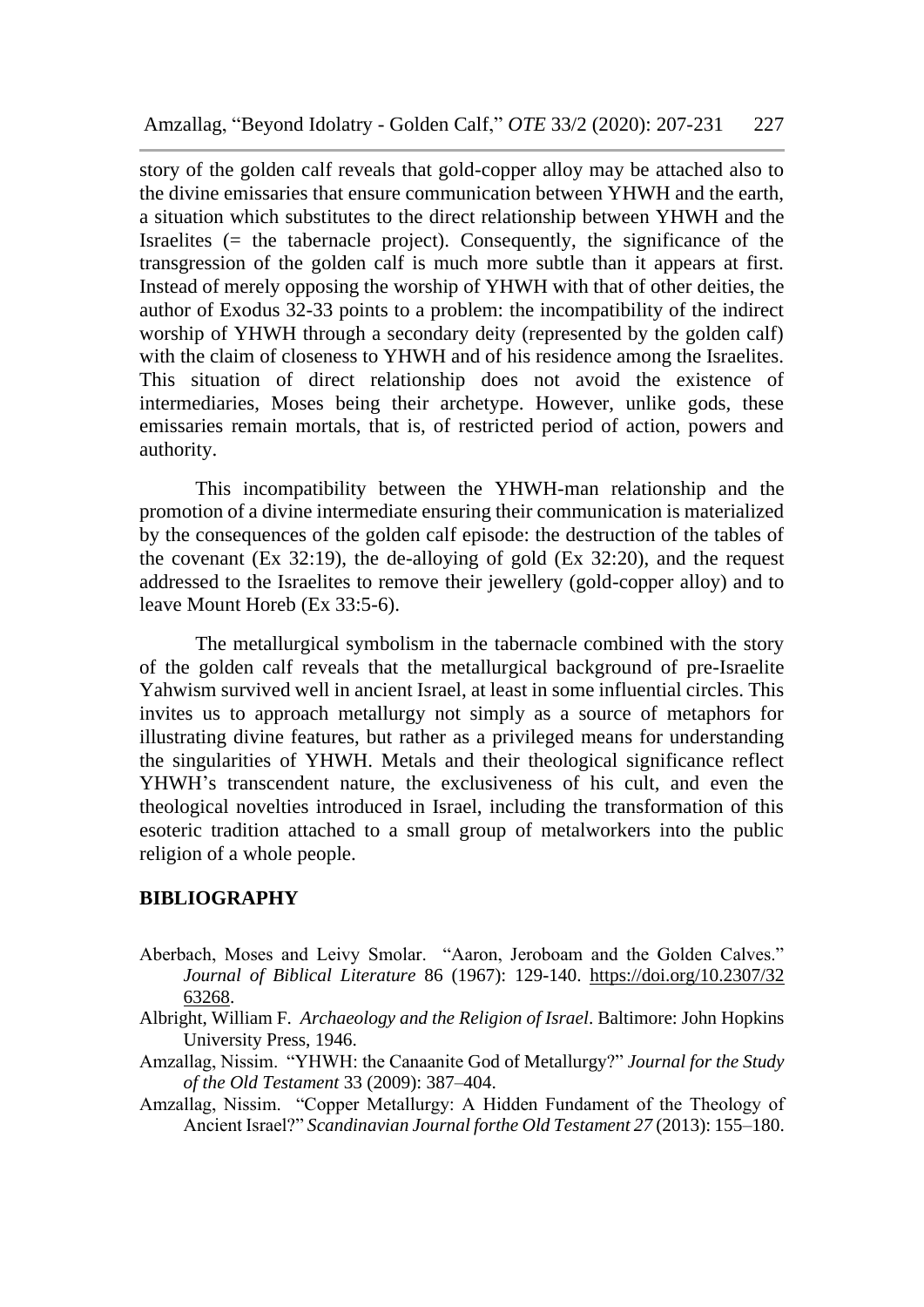- Amzallag, Nissim. "Furnace Re-melting as Expression of YHWH's Holiness: Evidence from the Meaning of *qanna* (קנא (in Divine Context." *Journal of Biblical Literature* 134 (2015): 233-252. [https://doi.org/10.1353/jbl.2015.0024.](https://doi.org/10.1353/jbl.2015.0024)
- Amzallag, Nissim. "The Forgotten Meaning of *ʿāpār* in Biblical Hebrew." *JAOS* 137 (2017): 767-783. [https://doi.org/10.7817/jameroriesoci.137.4.0767.](https://doi.org/10.7817/jameroriesoci.137.4.0767)
- Amzallag, Nissim. "Why is the Cain Genealogy (Gen 4:17-24) Integrated into the Book of Genesis?" *Ancient Near Eastern Studies* 55 (2018): 23-50.
- Amzallag, Nissim. "Beyond Prestige and Magnificence The Theological Significance of Gold in the Israelite Tabernacle." *Harvard Theological Review* 112 (2019): 296-318. [https://doi.org/10.1017/s0017816019000130.](https://doi.org/10.1017/s0017816019000130)
- Amzallag, Nissim and Shamir Yona. "Differentiation of the qayin Family of Roots in Biblical Hebrew." *Semitica* 59 (2017): 297-332.
- Amzallag, Nissim and Shamir Yona. "The Kenite Origin of the Sotah Prescription (Numbers 5.11-31)." *Journal for the Study of the Old Testament* 41 (2017): 383- 412. [https://doi.org/10.1177/0309089216661176.](https://doi.org/10.1177/0309089216661176)
- Aufrère, Sidney H. *L'univers minéral dans la pensée égyptienne* (Le Caire: Institut Français d'Archéologie Orientale), 1991.
- Aufrère, Sidney H. "L'univers minéral dans la pensée égyptienne: essai de synthèse et perspectives." *Archéo-Nil* 7 (1997): 113-44.
- Baden, Joel S. "On Exodus 33,1-11." *ZAW* 124 (2012): 329-40.
- Bailey, Lloyd R. "The Golden Calf." *Hebrew Union College Annual* 42 (1971): 97-115.
- Blenkinsopp, Joseph. "The Midianite-Kenite Hypothesis Revisited and the Origin of Judah." *Journal for the Study of the Old Testament* 33 (2008): 131–153. [https://doi.org/10.1177/0309089208099253.](https://doi.org/10.1177/0309089208099253)
- Brichto, Herbert C. "The Worship of the Golden Calf: A Literary Analysis of a Fable on Idolatry." *Hebrew Union College Annual* 54 (1983): 1-44.
- Carpenter, David. "Gold and Silver." Pages 67-69 in *The Encyclopedia of religion*, vol. 6. Edited by Mircea Eliade, New York: MacMillan, 1987.
- Cassuto, Umberto. *A Commentary on the Book of Exodus*. Jerusalem: Magnus Press, 1967.
- Childs, Brevard S. *Exodus - A commentary*. London: SCM Press, 1974.
- Chung, Youn H. The Sin of the Calf. The Rise of the Bible's Negative Attitude Towards the Golden Calf . London: Bloomsbury, 2010.
- Clements, Ronald E. *Exodus*. Cambridge: Cambridge University Press, 1972.
- Craddock, Paul. "Historical Survey of Gold Refining. 1. Surface Treatment and Refining Worldwide, and in Europe prior to 1500 AD." Pages 27-53 in *King Croesus' Gold – Excavations at Sardis and the History of Gold Refining*. Edited by Andrew Ramage and Paul Craddock; London: British Museum Press, 2000.
- Craddock, Paul. "Replication Experiments and the Chemistry of Gold Refining Cementation." Pages 175-183 in *King Croesus' Gold – Excavations at Sardis and the History of Gold Refining*. Edited by Andrew Ramage and Paul Craddock; London: British Museum Press, 2000.
- Danelius, Eva. "The Sins of Jeroboam ben-Nabat." *Jewish Quarterly Review* 58 (1967): 95-114. [https://doi.org/10.2307/1453340.](https://doi.org/10.2307/1453340)
- Davis, Dale R. "Rebellion, Presence and Covenant: A Study in Exodus 32-34." *Westminster Theological Journal* 44 (1982): 71-87.
- Dozeman, Thomas D. *Commentary on Exodus*. Grand Rapids: Eerdmans, 2009.
- Driver, Godfrey R. "Ezekiel's Inaugural Vision." *Vetus Testamentum* 1 (1951): 60–62.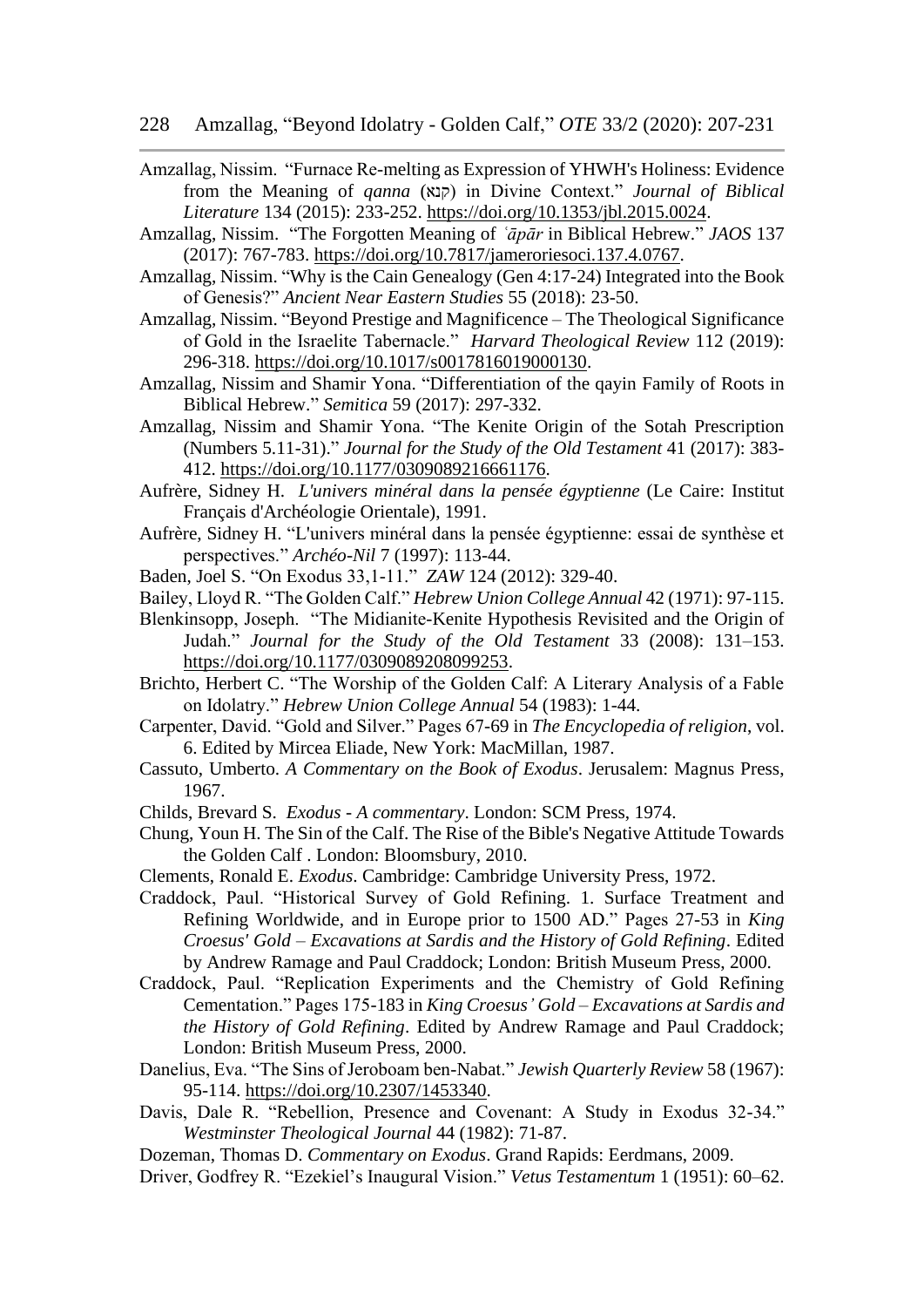- Fensham, F. Charles. "The Burning of the Golden Calf and Ugarit." *Israel Exploration Journal* 16 (1966): 191-193.
- Fleming, Daniel E. "If El is a Bull, Who is a Calf? Reflections on Religion in Second-Millennium Syria-Palestine." *Eretz-Israel – Frank Moore Cross Volume*, (1999): 23\*-27\*.
- Frankel, David. "The Destruction of the Golden Calf: A New Solution." *Vetus Testamentum* 44 (1994): 330-339.
- Fretheim, Terence E. *Exodus*. Louisville: John Knox, 1991.
- Koehler, Ludwig and Walter Baumgartner. *The Hebrew and Aramaic Lexicon of the Old Testament* (*HALOT*). Leiden: Brill, 1996.
- Hamilton, Victor P. *Exodus – An Exegetical Commentary*. Grand Rapids: Baker Academics, 2011.
- Haran, Menahem. "The Nature of the *ʾōhel mȏʿēd* in Pentateuchal Sources." *Journal of Semitic Studies* 5 (1960): 50-65.
- Hendrix, Ralph E. "A Literary Structural Overview of Exod 25-40." *Andrews University Seminary Studies* 30 (1992): 123-138.
- Hendrix, Ralph E. "The Use of *miškān* and *ʾohel môʿed* in Exodus 25-40." *Andrews University Seminary Studies* 30 (1992): 3-13.
- Houtman, Cornelis. *Exodus*, vol. 3. Leuven: Peeters, 2000.
- Hundley, Michael B. "What is the Golden Calf?" *CBQ* 79 (2017): 559-579.
- Hunt, Leslie B. "The Oldest Metallurgical Handbook. Recipes of a Fourth Century Goldsmith", *Gold Bulletin* 9 (1976): 24-31. [https://doi.org/10.1007/bf03215403.](https://doi.org/10.1007/bf03215403)
- Huth, Christoph. "Gifts from the Gods. A New Look at some Weapons and Vessels from the Metal Ages." Pages 49-64 in *Diversity of Sacrifices – Form and Function of Sacrificial Practices in the Ancient World and Beyond*. Edited by Carrie A. Murray, Albany: State University of New York Press, 2016.
- Hyatt, J. Philip. *Commentary on Exodus*. London: Oliphants, 1971.
- Jacob, Benno. *Exodus*. Hoboken [NJ]: Ktav Publishing, 1992.
- James, Thomas G.H. "Gold Technology in Ancient Egypt Mastery of Metal Working Methods", *Gold Bulletin* 5 (1972): 38-42. [https://doi.org/10.1007/bf03215160.](https://doi.org/10.1007/bf03215160)
- Kaufmann, Yehezkel. *The religion of Israel*. Chicago: University of Chicago Press, 1960.
- Kedar-Kopfstein, Benjamin. "Zahav." Pages 32-40 in *Theological Dictionary of the Old Testament*, vol 4. Edited by G. Johannes Botterweck and Helmer Ringgren, Grand Rapids: Eerdmans, 1980.
- Key, Andrew F. "Traces of the Worship of the Moon God Sin among the Early Israelites." *JBL* 84 (1965): 20-26. [https://doi.org/10.2307/3264069.](https://doi.org/10.2307/3264069)
- Lehming, Sigo. "Versuch zu Ex. XXXII." *Vetus Testamentum* 10 (1960): 16-50. [https://doi.org/10.1163/156853360x00021.](https://doi.org/10.1163/156853360x00021)
- Levey, Martin. "The Refining of Gold in Ancient Mesopotamia." *Chymia* 5 (1959): 31- 36. [https://doi.org/10.2307/27757174.](https://doi.org/10.2307/27757174)
- Lewis, Joe O. "The Ark and the Tent." *Review and Expositor* 74 (1977): 537-48.
- Lewy, Julius. "The Late Assyro-Babylonian Cult of the Moon and Its Culmination at the Time of Nabonidus." *HUCA* 19 (1945): 405-489.
- Loewenstamm, Samuel E. "The Making and Destruction of the Golden Calf." *Biblica* 48 (1967): 481-490.
- Loewenstamm, Samuel E. "The Making and Destruction of the Golden Calf A Rejoinder." *Biblica* 56 (1975): 330-348.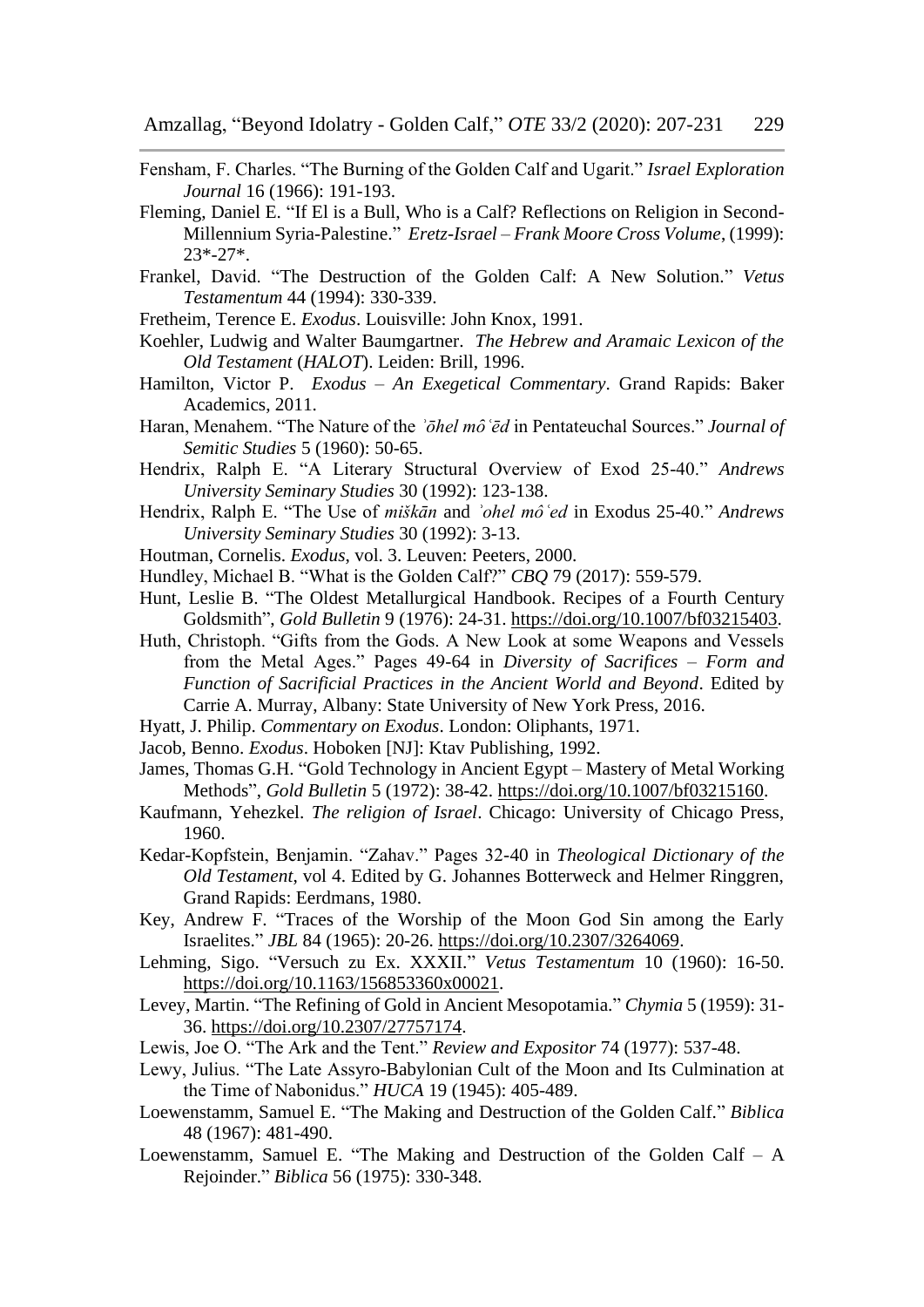- Moberly, R. Walter L. *At the Mountain of God – Story and Theology in Exodus 32-34*. JSOT Supp 22; Sheffield: JSOT Press, 1983.
- Mondriaan, Marleen E. *The Rise of Yahwism – The Role of Marginalized Groups*. PhD Dissertation, University of Pretoria, 2010.
- Noth, Martin. *Exodus A Commentary*. London: SCM, 1965.
- Notton, John F.H. "Ancient Egyptian Gold Refining. A Reproduction of Early Techniques." *Gold Bulletin* 7 (1974): 50-56. [https://doi.org/10.1007/bf03215038.](https://doi.org/10.1007/bf03215038)
- Nriagu, Jerome O. "Cupellation: The oldest Quantitative Chemical Process." *Journal of Chemical Education* 62 (1985): 668-674. [https://doi.org/10.1021/ed062p668.](https://doi.org/10.1021/ed062p668)
- Ogden, Jack. "Metals." Pages 148-175 in *Ancient Egyptian Materials and Technology*. Edited by Paul T. Nicholson and Ian Shaw; Cambridge: Cambridge University Press, 2000.
- Oswalt, John N. "The Golden Calves and the Egyptian Concept of Deity." *Evangelical Quarterly* 45 (1973): 13-20.
- Patai, Raphael. "Biblical Figures as Alchemists." *Hebrew Union College Annual* 54 (1983): 195-229.
- Perdue, Leo G. "The Making and Destruction of the Golden Calf A Reply." *Biblica* 54 (1973): 237-246.
- Pingel, Volker. "Technical Aspects of Prehistoric Gold Objects on the Basis of Metal Analysis." Pages 385-398 in *Prehistoric Gold in Europe – Mines, Metallurgy and Manufacture*. Edited by Giulio Morteani and Jeremy P. Northover, Dordrecht: Kluwer, 1995. [https://doi.org/10.1007/978-94-015-1292-3\\_25.](https://doi.org/10.1007/978-94-015-1292-3_25)
- Pfeiffer, Robert. "Images of Yahweh." *Journal of Biblical Literature* 45 (1926): 221- 222.
- Propp, William H.C. *Exodus 19-40 – A New translation with Introduction and Commentary*. New York: Doubleday, 2006.
- Raub, Christoph J. "The Metallurgy of Gold and Silver in Prehistoric Times." Pages 243-259 in *Prehistoric Gold in Europe – Mines, Metallurgy and Manufacture*. Edited by Giulio Morteani and Jeremy P. Northover, Dordrecht: Kluwer, 1995. [https://doi.org/10.1007/978-94-015-1292-3\\_16.](https://doi.org/10.1007/978-94-015-1292-3_16)
- Rehren, Thilo; Hess, Karsten and Philip, Graham. "Auriferous Silver in Western Asia: Ore or Alloy?" *JHMS* 30 (2001): 1-10.
- Rendsburg, Garry A. "Hebrew Philological Notes (II)." *Hebrew Studies* 42 (2001): 187- 195. [https://doi.org/10.1353/hbr.2001.0022.](https://doi.org/10.1353/hbr.2001.0022)
- Ringgren, Helmer. *Israelite religion*. Philadelphia: Fortress Press, 1966.
- Robinson, Theodore H. "The Text of Jeremiah vi 27-30, in the Light of Ezekiel xxii 17- 20." *Journal of Theological Studies* 16 (1915): 482-490. [https://doi.org/10.1](https://doi.org/10.1%20093/jts/os-xvi.7.482)  [093/jts/os-xvi.7.482.](https://doi.org/10.1%20093/jts/os-xvi.7.482)
- Saggs, Henry W.F. *The Encounter with the Divine in Mesopotamia and Israel*. London: Athlone, 1978.
- Sarna, Nahum M. *Exploring Exodus – The Heritage of Biblical Israel*. New York: Shoken, 1986.
- Sarna, Nahum M. *Exodus*. JPS Torah Commentary; Philadelphia: Jewish Publication Society, 1991.
- Slivniak, Dmitri M. "The Golden Calf Story: Constructively and Deconstructively." *Journal for the Study of the Old Testament* 33 (2008): 19-38. [https://doi.org/10](https://doi.org/10%20.1177/0309089208094458)  [.1177/0309089208094458.](https://doi.org/10%20.1177/0309089208094458)